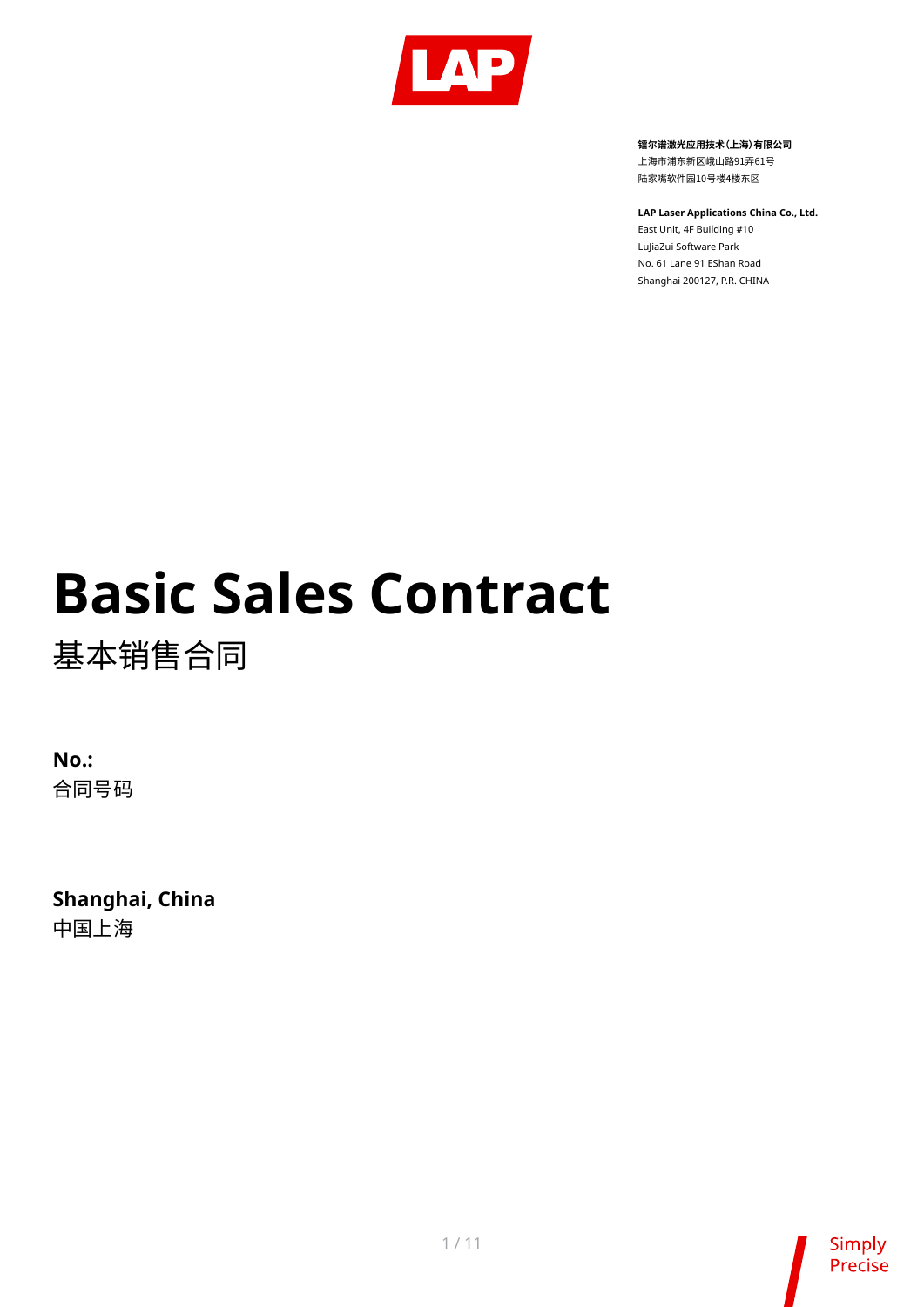

## **Content** 目录

| 1.  | 范围/适用性                                                                                                                         |  |
|-----|--------------------------------------------------------------------------------------------------------------------------------|--|
| 2.  | 产品和服务的信息/咨询/特征                                                                                                                 |  |
| 3.  | Specimens / Demo Equipment / Documents and Data Provided / Samples / Estimates of Cost 3<br>样品/展示设备/文件及数据/样本/预估成本              |  |
| 4.  | Conclusion of Contract / Scope of Delivery and Service / Procurement Risk and Guarantee 4<br>合同的订立/交付以及服务的范围/采购风险和保证           |  |
| 5.  | 交付/包装/安装和装配                                                                                                                    |  |
| 6.  | Force majeure / Delivery subject to punctual delivery to LAP on the part of LAP's subcontractors5<br>不可抗力/交付以镭尔谱分包商向镭尔谱按时交付为前提 |  |
| 7.  | 运输/风险转移                                                                                                                        |  |
| 8.  | 缺陷通知/严重缺陷所致违约/质量保证                                                                                                             |  |
| 9.  | 价格/支付条款/不确定性异议                                                                                                                 |  |
| 10. | 所有权保留/留置权                                                                                                                      |  |
| 11. | 排除/责任范围                                                                                                                        |  |
| 12. | 争议解决/适用法律                                                                                                                      |  |
| 13. | 产权                                                                                                                             |  |
| 14. | 出口管制/产品批文                                                                                                                      |  |
| 15. | 破产程序/国贸条规/书面形式/可分割条款                                                                                                           |  |
| 16. | 保密                                                                                                                             |  |
| 17. | 银行账户和发票                                                                                                                        |  |
| 18. | 通知                                                                                                                             |  |
| 19. | 转让                                                                                                                             |  |
| 20. | 期限/终止                                                                                                                          |  |
| 21. | 其他                                                                                                                             |  |

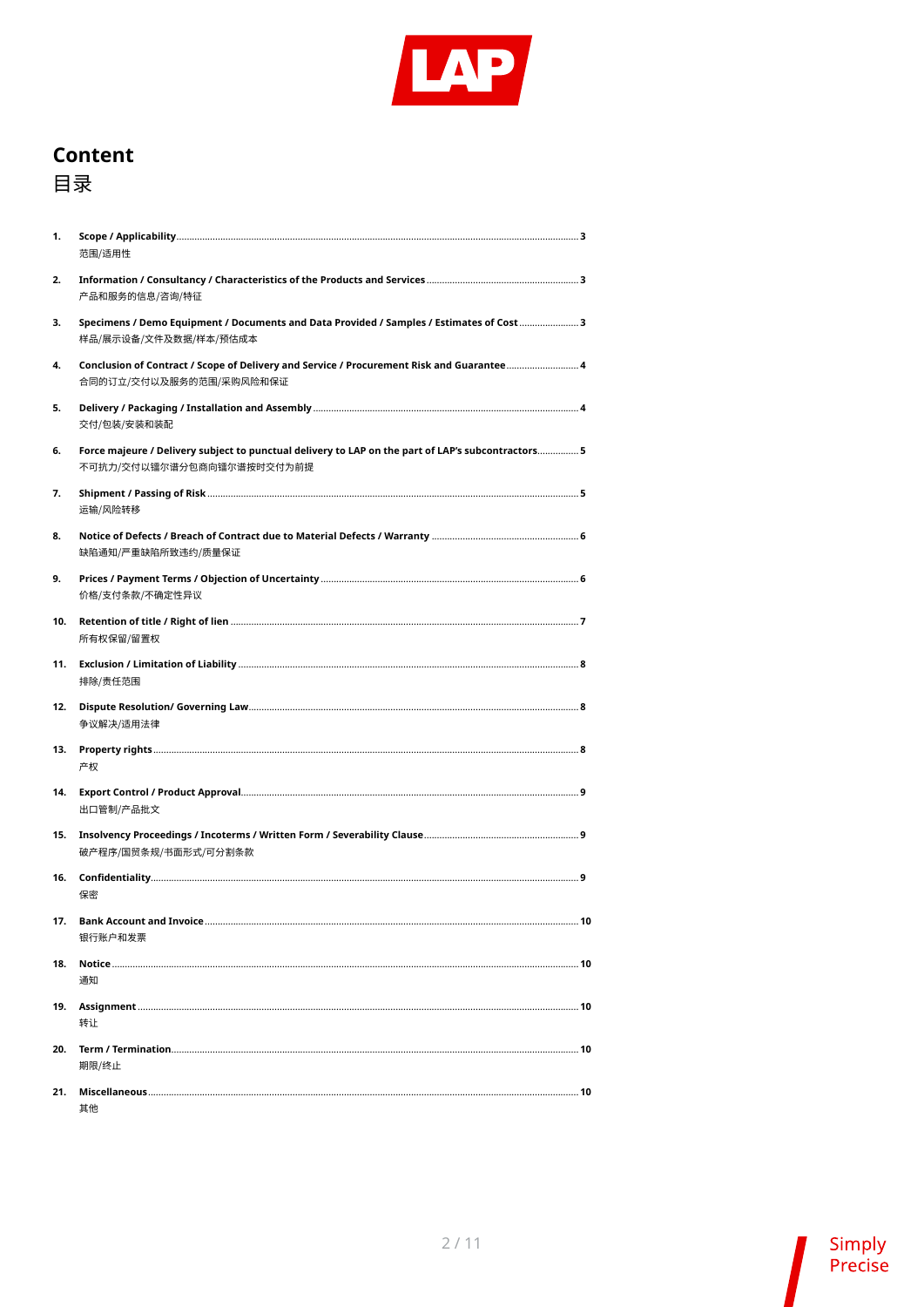

This Basic Sales Contract (the "Contract") is made on (the "Effective Date") by and between:

本基本销售合同("本合同")于 ("生效日")由以下双方订立:

(A) LAP Laser Applications China Co., Ltd., a company incorporated under the laws of the People's Republic of China (the "PRC"), with its business address at East Area 4/F, Building 10, Lujiazui Software Park, No. 61 Lane 91 E-shan Road., Pudong New District, Shanghai. ("LAP" or "Party A");

镭尔谱激光应用技术(上海)有限公司,依照中华人民共和国("中国")法律成立的公司,营业 地址上海市浦东新区峨山路91弄61号陆家嘴软件园10号楼4楼东区("镭尔谱"或"甲方");

(B) 

 , a company incorporated under the laws of [the PRC], with its business address at

("Customer" or "Party B").

 ,依照[中国]法律成立的公司,营业地址

 "客户"或"乙方")。

(each a "Party" and collectively the "Parties"). (各称"一方",合称"双方")。

Whereas:

鉴于:

- Party A is a wholly foreign-owned entity of LAP GMBH LASER APPLIKATIONEN in China. It is engaged in the business of sale and distribution of positioning lasers, laser and photoelectrical measurement systems and laser projection systems as well as relevant accessories in the PRC; and
	- 甲方是LAP GMBH LASER APPLIKATIONEN在中国的外商独资企业,在中国从事激光定位 设备、激光和光电测量系统及激光投影系统的销售和经销;及
- B. Subject to the terms and conditions of this Contract hereinafter specified, the Customer desires to purchase, and LAP desires to supply to the Customer, LAP's products.

以如下载明的本合同条款和条件为前提,客户有意购买,镭尔谱有意向客户供应,镭尔谱的 产品。

In consideration of the mutual agreement contained in this Contract, the Parties hereby agree as follows:

基于本合同中的共识,双方在此协议如下:

#### **1. Scope / Applicability 范围/适用性**

- 1.1 All terms and conditions of this Contract shall be applicable to all individual sales contracts between the Parties ("Individual Sales Contracts"). 本合同的所有条款和条件,均适用于双方之间所有个别销售合同("个别销售合同")。
- 1.2 This Contract shall apply in place of any conditions of purchase of the Customer, even if such conditions of purchase stipulate that acceptance of an order is deemed to be the unconditional recognition of its conditions of purchase, or LAP delivers, after the Customer has indicated the applicability of its general terms and conditions of purchase, unless LAP has expressly waived the applicability of this Contract.

本合同取代任何客户购买条件而适用,即使该等购买条件中载明接受订单即视为无条件认 可其购买条件,或镭尔谱在客户表明其一般购买条款和条件的适用性之后依然交付,除非镭 尔谱明文放弃本合同的适用性。

Specifications, quantity, price, delivery terms, delivery time, validity time and payment terms pertaining to a specific order shall be specified in the Individual Sales Contract.

特定订单的规格、数量、价格、交付条件、交付时间、有效期和支付条款,应在个别销售合同中 载明。

1.4 Any Individual Sales Contracts shall be deemed to be incorporated in this Contract and construed as a part of this Contract. To the extent there is a conflict between the provisions of this Agreement and any of the Individual Sales Contracts, the Individual Sales Contract will prevail.

任何个别销售合同应被视为并入本合同,构成本合同的一部分。若本合同与任何个别销售合 同之间有任何冲突,以个别销售合同为准。

#### **2. Information / Consultancy / Characteristics of the Products and Services 产品和服务的信息/咨询/特征**

2.1 Information and explanations regarding LAP's products and services shall be provided solely on the basis of its experience to date. Values specified in this context shall be deemed average values of LAP's products.

所有提供的镭尔谱产品和服务的信息和说明,仅以其迄今为止的经验为基础。其中载明的数 值应视为镭尔谱产品的平均数值。

2.2 Any information about LAP's products and services, especially illustrations, drawings, measurements, performance and equipment data or performance characteristics, and other data, especially technical data must be regarded as approximate average values. Specifications without tolerances as included in catalogues and/ or brochures are subject to deviations and changes which are customary in the industry and/or differences and changes for production reasons, especially due to tolerances of raw materials and/or technical developments.

关于镭尔谱产品和服务的任何信息,尤其是说明、图纸、尺寸、性能和设备数据或性能特征以 入,温小和,品情能影响,出现的。<br>及其他数据, 尤其是技术数据, 须被视为近似平均数值。目录和/或手册中没有注明误差范围 的规格,可能存在符合行业惯例的偏差和误差和/或因生产原因(尤其是原材料和/或技术开 发方面的误差)导致的差异和误差。

2.3 If LAP provides operating instructions, these shall be drawn up with the care customary in the industry but do not release the Customer from the obligation to inspect the products carefully regarding its suitability for the purpose intended by the Customer.

若镭尔谱提供任何操作说明,该等说明系按符合行业惯例的谨慎原则编制,但不并不免除客 户就产品对其所拟用途的适当性进行仔细检查的义务。

- 2.4 LAP will only assume the obligation to provide advice if a separate written consultancy agreement has been duly concluded between the Parties. 镭尔谱仅在双方另行正式签署书面咨询协议情况下才负有提供咨询的义务。
- 2.5 Reference to standards, similar technical regulations and technical information, descriptions and illustrations of the delivery item in quotations and brochures on LAP's website and in LAP's advertising shall only represent a characteristic of LAP's products when LAP has expressly declared the condition to be a "characteristic of the product"; these are otherwise non-binding, general specifications of performance.

镭尔谱网站上及镭尔谱广告中的报价和手册中所涉及的交付物项标准、类似技术条例和技 术信息、说明和描述,在镭尔谱明确表示属于"产品特点"的情况下,仅代表镭尔谱产品的特 点,仅作为不具有约束力的一般性能说明。

- 2.6 LAP shall only be deemed to have given a guarantee if it has designated a characteristic and/or the outcome of performance as "guaranteed by law". 镭尔谱仅在指明某种性能特征和/或结果"受到法律保证"的情况下,才可被视为提供了保 证。
- 2.7 Subject to Clause 11, LAP shall assume no liability for the usability of LAP's products or services for the Customer's intended purpose other than liability prescribed by law unless LAP has agreed otherwise in writing with the Customer. 以遵守第11条为前提,在法律规定的责任之外,镭尔谱不对镭尔谱产品或服务对于客户所 拟用途的可用性承担责任,除非镭尔谱与客户另行书面约定。
- **3. Specimens / Demo Equipment / Documents and Data Provided / Samples / Estimates of Cost**

### **样品/展示设备/文件及数据/样本/预估成本**

3.1 Properties of specimens or samples shall only become an integral part of the Contract if expressly agreed in writing by the Parties. The Customer is not authorised to use and pass on specimens or samples.

样品或样本的属性,仅在双方明文书面约定的情况下才构成本合同不可分割的部分。客户无 权使用或转交样品或样本。

3.2 LAP shall retain all title and copyright to samples, illustrations, drawings, data, estimates of cost and other documents about its products and services. The Customer undertakes not to disclose the above-mentioned samples, illustrations, drawings, data, estimates of cost and/or other documents ("Proprietary Items") to third parties unless LAP gives its express written consent. These samples and/or documents shall be returned to LAP on request unless an order based on them has been placed with LAP. This Clause 3.2 shall apply to the Customer's proprietary items.

镭尔谱保留其产品和服务的样本、说明、图纸、数据、预估成本和其他文件的所有权和著作 权。客户承诺不向第三方披露上述样本、说明、图纸、数据、预估成本和/或其他文件("专有物 品"),除非镭尔谱给予明文书面同意。这些样本和/或文件一经要求应当归还镭尔谱,除非客 户已向镭尔谱下达以之为基础的订单。本第3.2条也适用于客户的专有物品。

3.3 LAP may, however, disclose the Proprietary Items to third parties, to whom LAP is permitted to make deliveries and / or provide services under the contract or whom it uses as agents. If LAP's Proprietary Items are not returned within 7 calendar days of receipt of its request, LAP shall have the right at its option, as an alternative to requesting their return, to invoice them to the Customer based on LAP's current price lists valid at the time for such goods and items.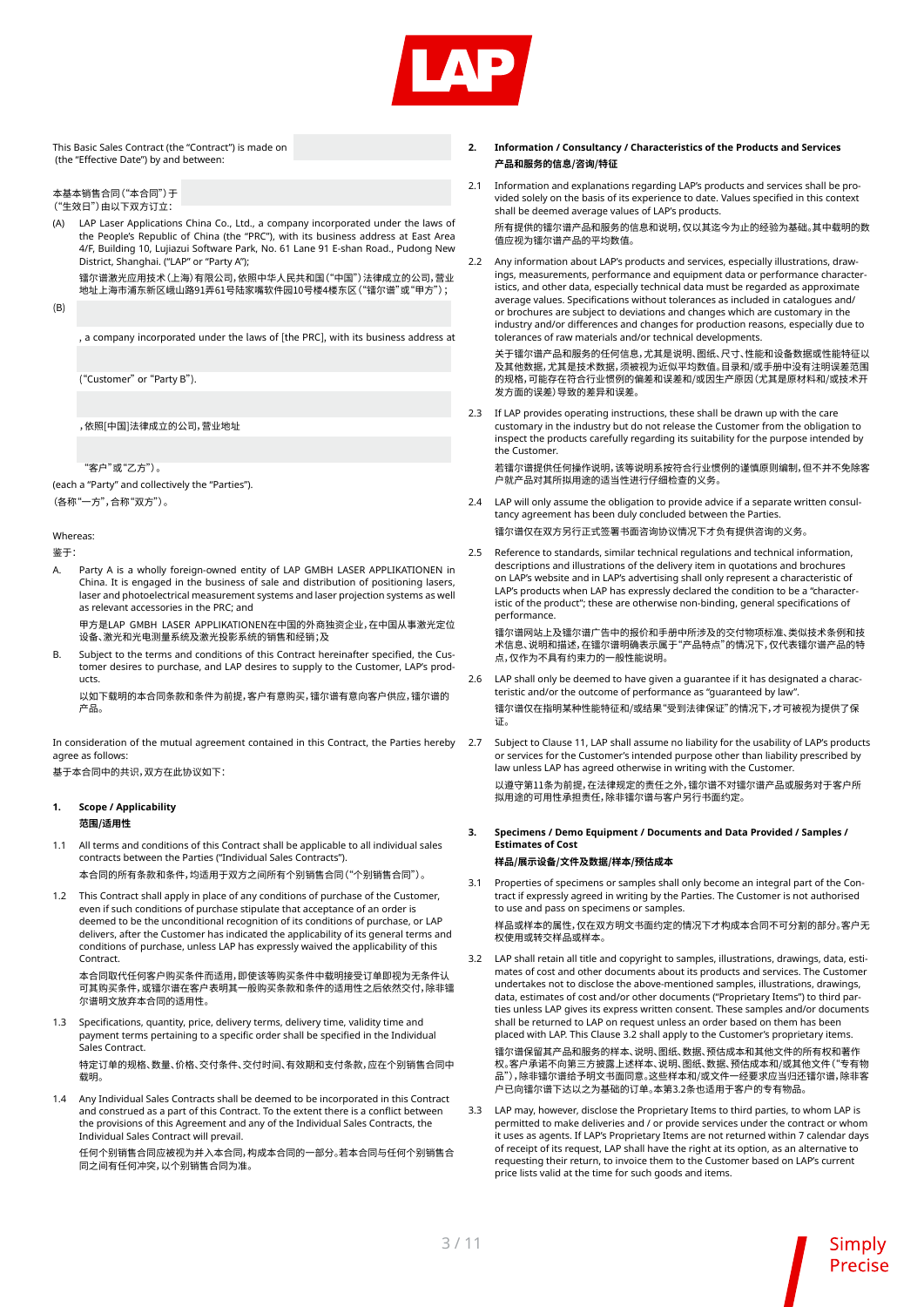

但是,镭尔谱可向在合同下被允许向其交付和/或提供服务、或被镭尔谱用作代理的第三方 披露专有物品。若镭尔谱的专有物品未在收到其要求后7个日历日内归还,镭尔谱有权自行 选择不再要求归还,或按镭尔谱当时现行有效的价目单就该等物品和物项向客户发出账单。

**4. Conclusion of Contract / Scope of Delivery and Service / Procurement Risk and Guarantee**

#### **合同的订立/交付以及服务的范围/采购风险和保证**

LAP's quotations and price lists are subject to change unless they are expressly designated as binding or contain binding commitments. They are merely invitations to treat or requests to the Customer for orders.

除非明文说明具有约束力或包含具有约束力的承诺,镭尔谱的报价和报价单可以变更。该等 报价和报价单仅为要约邀请或致客户的订单请求。

The Customer shall be bound by its order as an offer to contract for 14 calendar days after LAP's receipt of the order unless the Customer expects to receive LAP's acceptance on a regular basis at a later date.

客户订单属于合同要约,客户在镭尔谱收到其订单后14个日历日内受该订单的约束,除非 根据一般的情况客户预期在更晚的日期收到镭尔谱的接受承诺。

4.2 An Individual Sales Contract is created only when LAP confirms the Customer's order in writing (including by telefax or email). Where delivery is made or a service provided within the period by which the Customer is bound by the order, LAP's confirmation can be replaced by LAP's invoice.

个别销售合同仅在镭尔谱书面(包括电传或电邮)确认客户订单时才成立。若在客户受订单 约束期间提供交付或服务,则镭尔谱的确认可由镭尔谱的账单取代。

4.3 If the delivery item includes software, the Customer shall have a non-exclusive, irrevocable right to use it in unchanged form, without restriction in time and place, but solely in connection with the use of the delivery item in which the software is implemented or for which it is intended, and in the case of third-party software only within the scope of the licensing terms of the third-party software producer and/or provider.

若交付物项包括软件,客户应享有无时间和地点限制、以原有形式使用该软件的非排他性、 不可撤销的权利,但以配置该软件的交付物项的使用或所拟使用所需要的范围为限,且在第 三方软件的情况下,还以第三方软件生产商和/或提供者的许可条款的范围为限。

4.4 In the event of call orders or acceptance delays caused by the Customer, LAP has the right to procure and import the equipment of the entire order immediately. After the order is placed, no change requests from the Customer can therefore be considered unless this was expressly agreed in writing.

在分批订单或由客户导致的接收延迟的情况下,镭尔谱有权立即采购和进口整个订单的设 备。在订单下达之后,除非明文书面约定,镭尔谱不再考虑客户的任何变更的要求。

- 4.5 The Customer must notify LAP in writing in due time prior to conclusion of the contract of any special requirements of LAP's products. Such notice shall not, however, extend LAP's contractual obligations and liability. 客户须在合同订立之前适时书面通知镭尔谱其对镭尔谱产品的任何特殊要求。但是,该等通 知并不扩大镭尔谱的合同义务和责任。
- 4.6 Assumption of a procurement risk or a procurement guarantee does not lie solely in LAP's obligation to deliver an object which is only defined by its type. 镭尔谱交付某类型产品的义务本身,并不包含承担采购风险或作出采购保证。
- 4.7 LAP shall only assume a procurement risk by virtue of a separate written agreement stating "we assume the procurement risk..."

 雷尔谱仅在另行签署书面协议约定"我方承担采购风险…"的情况下才承担采购风险。

4.8 If acceptance of the products or their shipment or the acceptance of LAP's service is delayed for any reason for which the Customer is responsible, LAP has the right, after setting an extension of time of 14 days which has expired, at LAP's option to request immediate payment of the purchase price and/or payment of the remuneration under the Contract, or to rescind the Contract or refuse performance and make a claim for all damages, losses, liabilities, costs and expenses (including legal fees on an indemnity basis) (collectively referred to as "Damages") suffered thereby instead of full performance. The time limit must be given in writing. LAP shall not be required to refer again to LAP's rights under this Clause 4.8.

若产品的接收或运输或镭尔谱服务的接收由于客户原因而延迟,镭尔谱有权在设定14天的 延长期且该延长期届满之后,选择要求立即按照合同支付购买价款和/或支付报酬,或不要 求全面履行合同,而要求解除合同或拒绝履行,并追索其所蒙受的所有损失、损害、责任、费 用和开支(包括实际发生的全部律师费)(合称"损失")。时限必须以书面方式设定。镭尔谱不 需再次援引镭尔谱于本第4.8条下的权利。

In the event LAP claims Damages as stipulated above, the Damages to be paid shall amount to 30 % of the net delivery price in the case of sales contracts, or 30 % of the agreed net remuneration in the case of service contracts. This shall not affect any right of either party to prove a different amount of damage or that no damage was incurred.

若镭尔谱按照上述约定追索损失,所应赔偿的该等损失的金额,对于销售合同,应相当于净 交付价款的30%,或者,对于服务合同,应相当于约定净报酬的30%。任何一方证明不同的损 失金额或证明没有损失发生的任何权利不受此影响。

4.9 If shipment is delayed at the Customer's request or for reasons for which the

Customer is responsible, LAP shall be authorised to store the goods, beginning on expiry of the period set in the notice in writing that the goods are ready for shipment, and to invoice the costs incurred for this at 2% of the net invoice amount of the stored goods for each full week or part thereof. This shall be without prejudice to, and shall not affect, LAP's assertion of any other rights or remedies.

若运输根据客户的要求或由于客户的原因而延迟,镭尔谱有权储存货物,自货物可以发运的 书面通知中设定的期限届满起算,并就此每一星期(不满一个星期按一个星期计算)按所储 存货物净账单金额的2%签发账单。镭尔谱主张任何其他权利或救济不受影响。

 Furthermore, LAP has the right, after the foregoing time limit expires, to dispose of the contract goods otherwise, and to deliver to the Customer again after a reasonable time.

此外,上述时限届满之后,镭尔谱有权另行处理合同货物,在一段合理时间之后再次向客户 交付。

4.10 If an order or call for delivery is delayed by the Customer, LAP has the right to postpone the delivery by the same period of time as the Customer is behind schedule plus a scheduling period of 4 working days at the place of LAP's head office in Lüneburg, Germany.

若客户延迟提交订单或分批交付要求,镭尔谱有权按照客户延迟的时间再加镭尔谱在德国 吕内堡的总部4个工作日的计划期,相应延迟交付。

4.11 Unless otherwise expressly agreed in writing or LAP is subject to different statutory provisions, e.g. in the case of medical devices, LAP shall only be required to provide user information for LAP's products and a product label in English. 除非另行明文书面约定,或镭尔谱受不同法律规定约束,例如医疗设备的情况,镭尔谱仅需 向客户提供英文的镭尔谱产品信息和产品标签。

#### **5. Delivery / Packaging / Installation and Assembly 交付/包装/安装和装配**

具有约束力或估计的交付日期和期限交付。

- 5.1 5.1 Binding delivery dates and periods must be agreed expressly and in writing as binding. LAP shall use LAP's reasonable endeavours to meet delivery dates and periods that are not binding or an estimate. 具有约束力的交付日期和期限,必须明文书面约定具有约束力。镭尔谱应尽合理努力按照不
- 5.2 Delivery and/or service periods shall begin with the Customer's receipt of LAP's order confirmation but not before all details about the performance of the order are clarified and all other requirements to be fulfilled by the Customer are met, in particular advance payments or securities agreed are paid or provided in full. This shall apply to delivery dates and/or service dates. If the Customer requests changes after placing the order, a new, reasonable delivery and/or service period shall begin when LAP confirm the change.

交付和/或服务期限应自客户收到镭尔谱的订单确认书起算,但在这之前,关于订单履行的 所有细节必须均已明确,且需要客户落实的所有其他要求必须均已落实,特别是约定的预付 款或担保已经全额支付或提供。此项约定适用于交付日期和/或服务日期。若客户在下达订 单之后要求变更,则新的合理的交付和/或服务期限自镭尔谱确认变更时起算。

5.3 Deliveries may be made and/or services provided prior to expiry of the time of delivery/service. The date of delivery shall be deemed the date on which the products arrive at the place agreed by the Parties.

交付和/或服务应在交付/服务期限届满之前提供。产品抵达双方约定地点之日视为交付日 期。

- 5.4 The Customer's interest in LAP's performance shall lapse for lack of any other written agreement only if LAP fails to deliver material parts or deliver with delay. 只有在镭尔谱未能交付大部分产品或迟延交付的情况下,客户对镭尔谱履约的利益才会由 于没有任何其他书面协议而不再存在。
- 5.5 If LAP defaults in delivery, the Customer must first give LAP a reasonable cure period or extension of time of at least 14 days, to perform the contract. If this elapses in vain, damage claims for breach of contract, for whatever reason, shall exist only as stipulated in Clause 5.7 and Clause 11.

若镭尔谱未能交付,客户必须首先给予镭尔谱至少14天的合理补救期限或宽限,以便履行 合同。上述期限届满镭尔谱仍未履行合同,则基于任何理由提出的违约索赔,仅在符合第5.7 条和第11条的前提下方可成立。

LAP shall not be in default as long as the Customer is in default in fulfilling any of its obligations towards LAP, which shall also include obligations of the Customer under other contracts.

只要客户未能履行其对镭尔谱的任何义务,包括客户于其他合同下的义务,镭尔谱在任何情 况下均不构成违约。

5.7 If the Customer incurs damage as a result of LAP's default, the Customer shall have the right, to the exclusion of any further claims, to request compensation for default. It shall amount to 0.5% for each full week of default or part thereof but subject to a maximum aggregate of 5% of the net value of the complete delivery and/or complete service which, as a result of the default, is not delivered by LAP in due time or according to the contract. Any further compensation from LAP for damages due to delay shall be excluded. This shall not apply in the case of compulsory statutory basis for liability.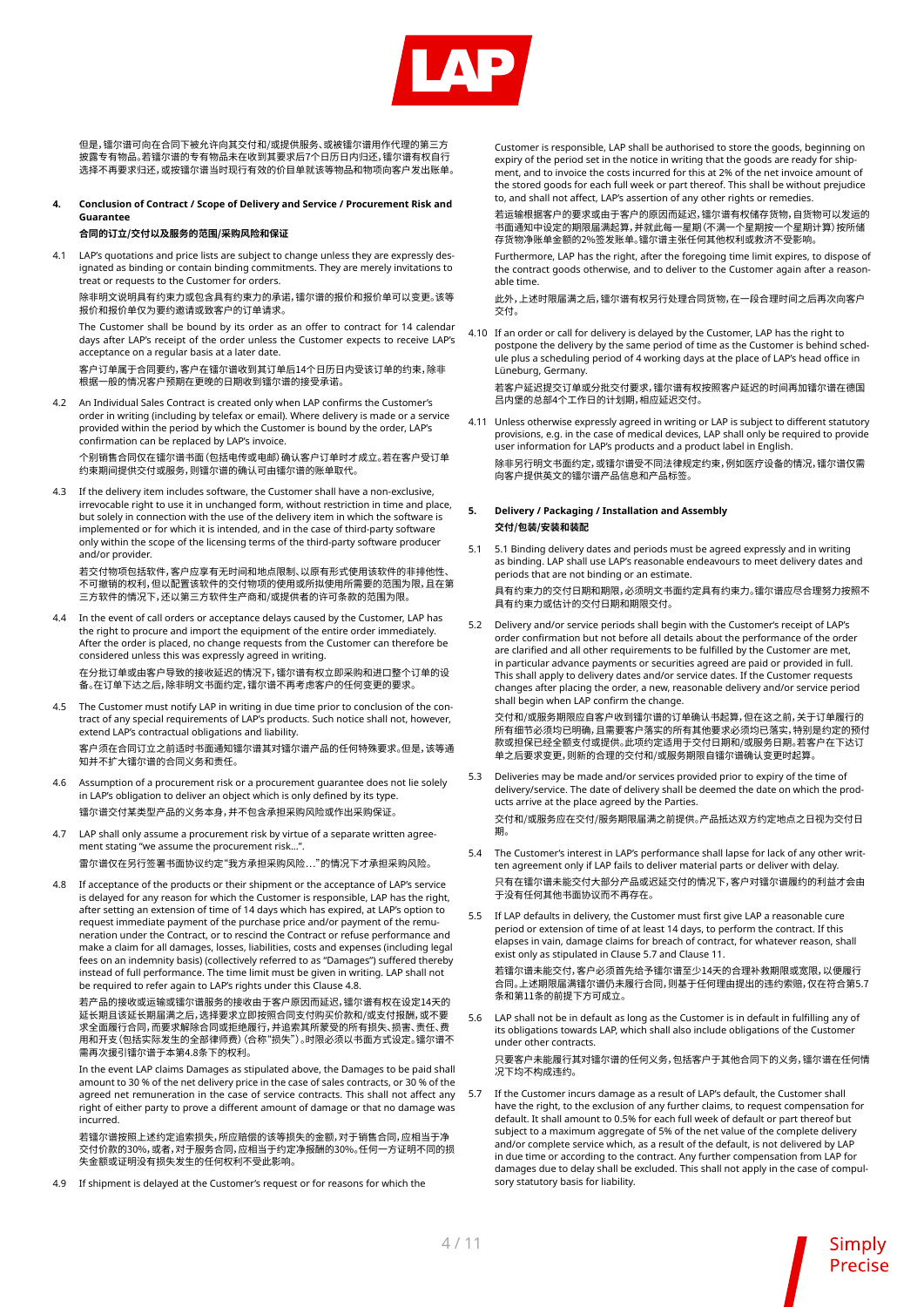

若客户因镭尔谱违约而蒙受损失,客户有权要求违约赔偿,但不得提出任何其他索赔。上述 违约赔偿金额应为每个星期(不满一个星期按一个星期计算)镭尔谱未能按时或按约履行的 全部交付和/或服务净值的0.5%,最高5%。镭尔谱因迟延而须支付的其他赔偿一概排除。此 项约定不适用于法定强制性责任。

5.8 Unless otherwise agreed, LAP shall take back packaging only by reason of and within the scope of LAP's legal obligation. 除非另行约定,镭尔谱仅根据镭尔谱的法定义务,且在其该等法定义务的范围内,回收包装

材料。

5.9 Unless otherwise agreed, the following provisions shall apply to installation and assembly:

 除非另行约定,下列条款适用于安装和装配:

(a) The Customer shall bear the costs of the following and provide the following in due time:

 客户应按时提供下列条件并承担费用:

- all excavation work, construction work and other auxiliary work which is outside LAP's industry including the provision of skilled and unskilled workers, building materials and tools required to do so;
	- 镭尔谱行业之外的所有挖方工程、建筑工程和其他辅助工程,包括提供所需的 熟练和非熟练工人、建筑材料和机具;
- (ii) the requisites and materials required for assembly and start-up such as scaffolding, lifting gear and other devices, fuel and lubricants;

 装配和启动所需的设备和材料,如脚手架、起重机及其他设备、燃料和润滑油;

(iii) energy and water at the place of use including connections, heating and lighting;

 使用地点的能源和供水,包括连接、加热和照明;

(iv) sufficiently large, suitable, dry and lockable rooms at the assembly site to store machine parts, apparatus, materials, tools etc. and suitable work and recreation rooms for the assembly personnel including sanitary installations which are appropriate to the circum-stances; furthermore, the Customer must take all measures to protect LAP's tools and LAP's property and assembly personnel on the building site that the Customer takes to protect its own employees and property; and

 装配现场宽敞、适当、干燥和可上锁的房间,供存放机器部件、设备、材料、工具 等物品,及供装配人员使用的适当的工作和休息用房,包括适当的卫生设备;此 外,客户还须采取一切措施,像保护其本身员工和财产一样保护建筑工地上镭 尔谱的机具、镭尔谱的财产及装配人员;及

(v) protective clothing, equipment and safeguards that are required given the special circum-stances of the assembly site.

 装配现场所需的防护服装、设备和措施。

Before assembly work begins, the Customer shall, without being asked to do so, provide in writing the necessary information about the position of concealed electricity lines, gas and water pipes or similar installations and the necessary static data.

 在装配工程开始之前,客户应当主动以书面方式提供关于隐蔽电线、煤气管和 水管或类似管线位置的必要信息及资料。

Before the installation or assembly begins, the equipment and items required to start work must be at the installation or assembly site, and all preliminary work prior to commencement of assembly must have progressed so that the installation or assembly can begin as agreed and can be performed without interruption. Access roads and the place of installation or assembly must be levelled and cleared.

 在安装或装配开始之前,开工所需的设备和物项必须抵达安装或装配现场,所 有准备工作必须就绪,以保证安装或装配如约开始,不间断地进行。进场道路和 安装或装配地点必须平整、畅通。

(b) If the installation, assembly or start-up is delayed for reasons beyond LAP's control, the Customer shall bear the costs for the waiting time and additional travel required of LAP's assembly personnel.

 若安装、装配或启动因镭尔谱无法控制的原因而延迟,客户应承担镭尔谱装配人员待 工时间及额外差旅的费用。

(c) Every week the Customer shall certify to LAP immediately the duration of LAP's assembly personnel's working time and the termination or completion (as the case may be) of the installation, assembly or start-up.

 每一个星期,客户应立即向镭尔谱核证镭尔谱装配人员的工作时间及安装、装配或启 动的中指或完成(视情况而定)。

(d) If LAP requests acceptance of the delivery, the Customer shall carry this out immediately upon completion. If the Customer fails to do so, acceptance shall be deemed carried out. Acceptance shall also be deemed carried out and completed when the delivery item is being used commercially, if applicable after an agreed test period has ended. In any event, the final acceptance of the products should be no later than 3 months after the delivery; otherwise the products shall be deemed as accepted by the Customer.

 若镭尔谱要求验收,客户应在完成后立即验收,否则视为接受。交付产品投入商化业 使用(若适用)且约定试用期满,也视为接受。在任何情况下,产品的最后验收应不迟 于交付后3个月,否则视为客户已经接受产品。

**6. Force majeure / Delivery subject to punctual delivery to LAP on the part of LAP's sub-contractors**

#### **不可抗力/交付以镭尔谱分包商向镭尔谱按时交付为前提**

6.1 If LAP does not receive a delivery or service from LAP's sub-contractors to allow LAP to provide LAP's delivery or service which is due from LAP under the Contract, despite due and proper stocking in terms of quantity and quality under LAP's delivery or service agreement with the Customer, for reasons for which LAP are not responsible, or it is incorrect or not in due time, or events of force majeure occur of significant duration (i.e. of longer than 14 calendar days), LAP shall notify the Customer in writing in due time. In such case, LAP has the right to postpone the delivery for the duration of the obstruction or event, or to rescind the contract in whole or in part for that part of the contract not yet fulfilled if LAP has met LAP's foregoing duty to provide information and has not assumed a procurement risk. Events of force majeure shall be deemed to be any cause affecting the performance of the Contract arising from or attributable to the acts, events, omissions or accidents beyond the control of the party to perform and, without limiting the generality thereof, shall include strikes, lock-outs, official intervention, war, riot, power shortages and shortages of raw materials, transport bottlenecks through no fault of LAP's own, company obstructions not due to LAP e.g. fire, water and damage to machinery and any other obstructions which, when considered objectively, were not caused by LAP's negligence.

即使镭尔谱在其与客户的交付或服务协议项下对产品数量和质量方面均进行了充分、适当 的储备,若由于非由镭尔谱负责的原因,或内容或时间不对,或发生不可抗力且持续相当时间 。<br>[即超过14个日历日),致使镭尔谱没有收到镭尔谱分包商的交付或服务,从而不能按本合 同提供镭尔谱交付或服务,则镭尔谱应当及时书面通知客户。在这样的情况下,只要镭尔谱 履行了前述提供信息的义务,且未承担采购风险,镭尔谱有权按照障碍或事件的持续时间延 迟交付,或就尚未履行的部分合同全部或部分取消合同。因受影响一方无法控制的行为、事 件、疏忽或事故而产生的、影响合同履行的任何事件,均视为不可抗力事件,不影响以上约定 的一般性,包括罢工、停产、政府干预、战争、暴乱、电力短缺和原材料短缺、非因镭尔谱自身 过错所致的运输障碍、非镭尔谱原因所致的公司障碍如火灾、浸水、机器损坏及任何其他客 观考虑非因镭尔谱的过失所致的障碍。

6.2 If a delivery and or service date or delivery and/or service period is agreed with binding force and the agreed delivery or service date or the agreed delivery and/or service period is exceeded due to events stated in Clause 6.1, the Customer has the right, after a reasonable extension of time has elapsed without success, to rescind the contract for that part of the contract not yet fulfilled. The Customer shall have no further claims, especially claims for damages, in such case.

若约定某一交付和或服务日期或交付和/或服务期限具有约束力,而该交付或服务因第6.1 条所述事件未在该约定交付或服务日期或约定交付和/或服务期限内提供,则在合理宽限届 满且该交付和/或服务仍未提供的情况下,客户有权就尚未履行的部分合同取消合同。在这 样的情况 卜,客尸尢权提出其他要求, 特别是赔偿要求。

6.3 The above Clause 6.2 shall apply accordingly if, for the reasons stated in Clause 6.1, also without contractual agreement of a fixed delivery and/or service date, the Customer cannot be objectively expected to adhere further to the contract. 若因第6.1条所述原因,不能客观期望客户继续履行合同,且无固定交付和/或服务日期的约 定,以上第6.2条相应适用。

#### **7. Shipment / Passing of Risk 运输/风险转移**

7.1 Unless otherwise agreed in writing, delivery term will be stated in the Individual Sales Contract.

 除非另行书面约定,交付条款将在个别销售合同中载明。

7.2 Unless otherwise agreed, LAP reserves the right to choose the route and means of transport where shipment is agreed, or if no collection date is agreed, the right to choose the above-mentioned obligation to be performed at the place of business of the provider where the provider must dispatch the goods or remit the money to the recipient. LAP shall, however, endeavour to take the Customer's requirements into account with respect to the route and type of shipment. Any additional expenses as a result, as well as where delivery freight paid is agreed, shall, like the transport and insurance costs, be borne by the Customer.

除非另行约定,镭尔谱保留在约定发运的情况下选择运输路线和方式的权利,或在没有约定 提取日期的情况下选择在提供者营业地点履行上述义务的权利,由提供者向接受者发运货 物或汇付款项。但是,镭尔谱应当尽力考虑客户关于运输路线和方式的要求。由此发生的额 外费用,或经同意支付的运费,与运费和保险费一样,由客户承担。

If shipment is delayed at the Customer's request or due to the Customer's fault, LAP shall store the goods at the Customer's expense and risk. In this case, notice that the goods are ready for shipment shall be deemed equivalent to shipment.

若根据客户要求或因客户过错导致发运延迟,镭尔谱负责存放货物,费用和风险由客户承 担。在这样的情况下,货物可以发运的通知,视为等同于发运。

7.3 The risk of accidental loss or accidental deterioration shall pass to the Customer when the products are delivered to the destination or designated party agreed by the Parties. The foregoing shall also apply if an agreed partial delivery is carried out.

意外灭失或意外损毁的风险,在产品交付至双方约定的目的地或指定人时转移至客户。上述 约定也适用于经同意的部分交付的情况。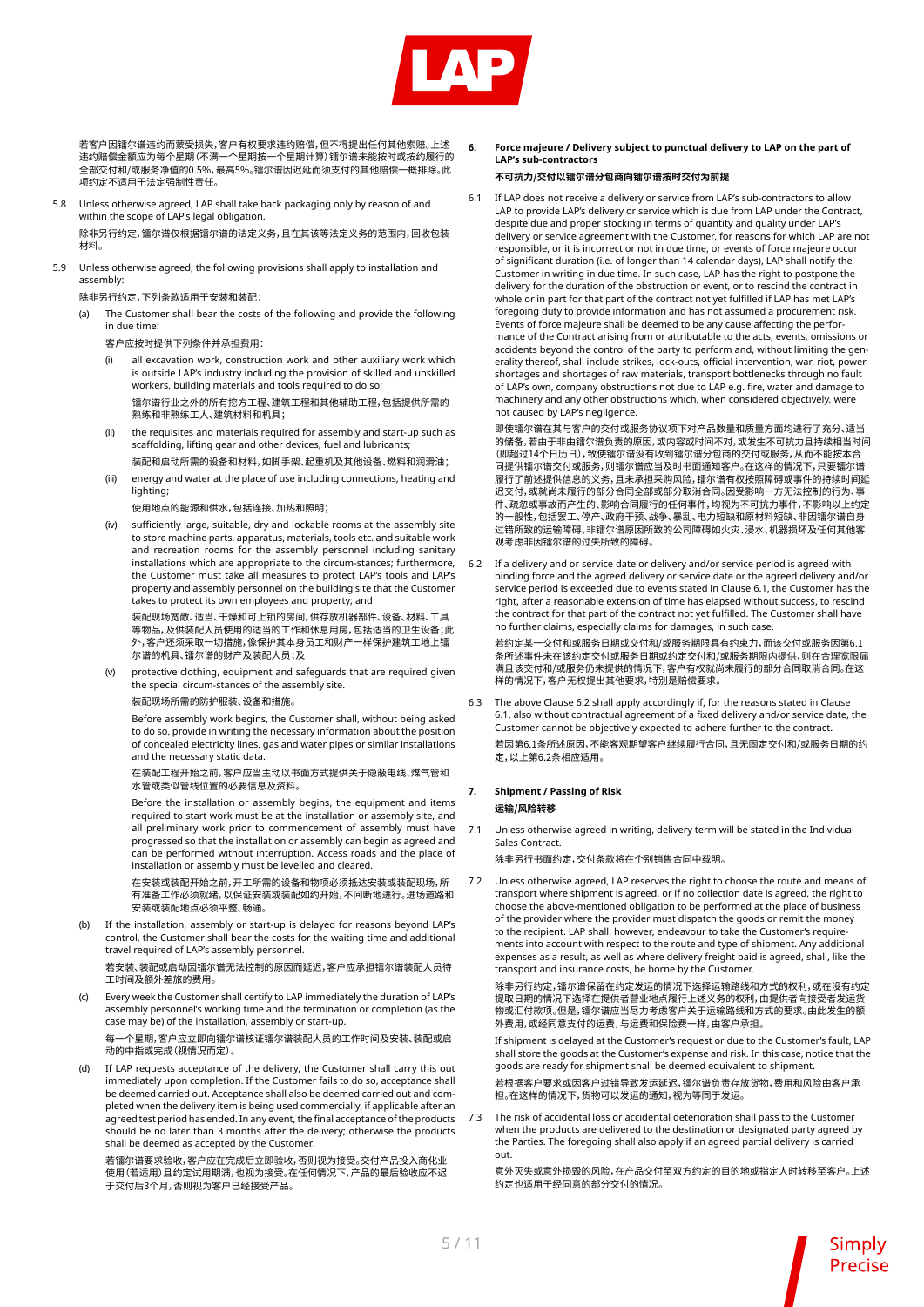

 The risk of accidental loss or accidental deterioration shall pass to the Customer in the case of deliveries made by LAP in connection with an installation or assembly when the deliveries enter the Customer's premises.

对于镭尔谱与安装或装配有关的交付,意外灭失或意外损毁的风险在所交付的产品进入客 户场地时转移至客户。

7.4 If delivery is delayed because LAP asserts LAP's right of retention due to the Customer's default in payment in whole or in part or due to another reason for which the Customer is responsible, the risk shall pass to the Customer at the latest as of the date on which the notice is sent to the Customer stating that the delivery is ready for shipment and/or the service can be performed.

若镭尔谱因客户未能支付全部或部分款项,或因应由客户负责的其他原因而主张留置权, 导致延迟交付,风险最迟于产品可以发运和/或服务可以提供的通知送达客户之日转移至 客户。

#### **8. Notice of Defects / Breach of Contract due to Material Defects / Warranty 缺陷通知/严重缺陷所致违约/质量保证**

8.1 The Customer must give LAP notice of material defects no later than 7 days after delivery. Notice of latent material defects must be given to LAP immediately after they are discovered but at the latest within the limitation period in respect of warranty according to Clause 8.6. A notice of defects that fails to comply with requirements of time shall, subject to applicable law, exclude any claim by the Customer for breach of contract due to material defects.

客户给予镭尔谱严重缺陷通知须不迟于交付后7天。隐藏严重缺陷的通知须在发现后立即, 且最迟应在第8.6条下的质量保证的有效期限内给予镭尔谱。缺陷通知不符合时间要求,在 适用法律允许的情况下,客户即无权提出关于严重缺陷所致违约的索赔。

8.2 8.2 The transport operator must also be notified of any material defects on delivery, and the recording of defects in writing must be arranged by the transport operator. Failure to have the transport operator arrange the recording of defects in due time shall exclude any claim by the Customer for breach of contract due to material defects. This shall not apply in the case of compulsory statutory basis for liability.

严重缺陷须在交付时通知承运人,由承运人安排做成缺陷的书面记录。未促使承运人安排及 时进行缺陷记录,客户即无权提出关于严重缺陷所致违约的索赔。此项约定不适用于法定强 制性责任。

If defects in quantity and weight were already ascertainable upon delivery according to the foregoing duties to inspect, the Customer must make a complaint about the defects to the transport operator upon receipt of the products, and have this complaint certified by the transport operator. Claims based on the wrong quantity being delivered shall not be made in the case of only a slight deviation from the agreed quantity, where to do so would be unreasonable on the part of the Customer. Failure to give notice of defects in due time to the transport operator shall also exclude any claim by the Customer arising from breach of contract due to material defects. This shall not apply in the case of compulsory statutory basis for liability.

若数量和重量缺陷在交付时根据前述检验责任已经可以确定,客户须在收到产品时向承运 人提出缺陷投诉,并由承运人予以核证。在只是轻微偏离约定数量、客户提出索赔不合理的 情况下,不得提出交付数量差错索赔。未能及时给予承运人缺陷通知,亦使客户无权提出关 于严重缺陷所致违约的索赔。此项约定不适用于法定强制性责任。

8.3 When handling, processing, combining or mixing with other goods begins, the products delivered shall be deemed accepted by the Customer. This shall also apply if the products are shipped on from their original destination.

所交付的产品开始搬运、加工、与其他货物合并或混合,即视为客户已经接受。此项约定也适 用于产品从原目的地转运的情况。

Before any of the above activities begin, the Customer shall be solely responsible for clarifying through appropriate checks in terms of scope and method, whether the delivered products are suitable for the purposes intended by the Customer. 在上述任何活动开始之前,客户独立负责通过范围和方法适当的检查,确定所交付的产品是 否适合于客户预期的目的。

8.4 The Customer must give notice in writing immediately of any other breach, setting a reasonable time limit for remedy (which period shall not be less than 60 days), before asserting any further rights.

对于任何其他违约,在主张任何其他权利之前,客户必须立即给予书面通知,载明合理的补 救期限(不少于60天)。

- 8.5 If, by way of exception, the breach does not relate to the performance of work by LAP, the Contract may not be rescinded if the breach is immaterial. 若违约与镭尔谱的履约无关,且不重大,则合同不得解除。
- 8.6 LAP shall provide a warranty for material defects, unless otherwise expressly agreed in writing, for a period of 12 months, starting from the date the products are delivered (or deemed delivered) to the Customer. This shall not apply to damage claims for any fraudulent act or where a longer period is stipulated by applicable law.

镭尔谱应就重大缺陷提供质量保证,除非另行明文书面约定,质量保证期应为12个月,自产 品交付(或视为交付)给客户之日起算。此项约定不适用于欺诈所致损失索赔或适用法律规 定了更长期限的情况。

8.7 The Customer's sole remedy for the failure of LAP's products to conform to specifications or for breach of the warranties provided herein shall be limited to either:

(a) rectification or replacement of the defective or non-conforming product (at LAP's discretion); or (b) after two unsuccessful attempts to rectify the defect, a reduction of price or cancellation of the contract and reasonable compensation for damages or losses incurred by the Customer.

对于镭尔谱产品不符合规格或违反本合同下质量保证的情况,客户仅有的救济限于:(a)修 复或更换缺陷或不合格产品(由镭尔谱选择);或(b)在两次修复不成功之后,降低价格或取 消合同并合理赔偿客户损失。

8.8 If the Customer or a third party rectifies a defect incorrectly, LAP shall not be liable for the resulting consequences. This shall also apply to any modifications of the delivery item undertaken without LAP's prior consent.

若客户或第三方以不当方式修复缺陷,镭尔谱不对所致后果承担责任。此项约定也适用于未 经镭尔谱事先同意对所交付的产品进行的修改。

8.9 Further claims by the Customer for or in connection with defects or consequential damage caused by a defect, for whatever reason, shall exist only subject to the provisions of Clause 8.10 and Clause 11.

客户基于任何理由就缺陷或缺陷所致损失提出的其他索赔,仅在符合第8.10条和第11条的 前提下方可成立。

8.10 Damage claims of the Customer against LAP due to a material defect of goods delivered by LAP shall be excluded. This shall not apply in the case of compulsory statutory basis for liability. 客户不得就镭尔谱交付的产品的重大缺陷对镭尔谱提出损失索赔。此项约定不适用于法定

强制责任。

8.11 LAP's warranty (claims for breach of contract due to defective performance in the case of material defects) and liability arising herefrom shall be excluded if defects and damages connected therewith cannot be proven to be due to defective material, defective design or defective performance or defective instructions on use. Warranty and liability arising herefrom shall be excluded in particular with respect to the consequences of incorrect use or exceptional wear and tear of the products, excessive use or inappropriate storage conditions, for example, the consequences of chemical, electromagnetic, mechanical or electrolytic influences that do not correspond with expected average standard influences. This shall not apply in the case of compulsory statutory basis for liability.

若不能证明缺陷和有关损失系因材料缺陷、设计缺陷、履约缺陷或使用说明缺陷所致,则不 适用镭尔谱于本合同下的质量保证(严重缺陷违约索赔)和责任。特别地,对于不当使用或异 常磨损、过度使用或不当储存条件(例如不符合一般平均影响水平的化学、电磁、机械或电解 影响)造成的后果,不适用本合同下的质量保证和责任。

8.12 LAP shall not provide a warranty for parts which are subject to wear and tear when products are used incorrectly and/or have to be regularly exchanged by the Customer to maintain their proper function or are otherwise subject to normal use or wear and tear, and LAP shall not provide a warranty for consumables whose 'best before' date is limited or has expired, where malfunction is caused by wear and tear or because the 'best before' date has expired. This shall also apply to products where the defect occurred after the 'best before' date expired if the defect is due to expiry of the "best before" date.

镭尔谱不就产品使用不当时易于磨损、及/或须由客户经常调换以保持其正常功能、或因其 他原因在正常使用中磨损的部件提供质量保证,且在因磨损或"适用期"已过而造成故障的 情况下,不就"适用期"有限或已过的消耗品提供质量保证。此项约定也适用于在"适用期"过 后、因"适用期"已过而造成缺陷的产品。

8.13 Claims by the Customer for expenses required for subsequent performance, in particular transport, travel, labour and material costs shall be excluded if the expenses increase because the delivery item has been transferred subsequently to a location other than the Customer's premises unless in doing so this complies with its intended use.

客户不得就所交付的产品转运至客户场地以外地点所发生的额外后续履约费用,特别是运 输、差旅、劳务和材料费用提出索赔,除非上述行为符合其预期用途。

- 8.14 Claims based on defects shall not be made in the case of only a minor deviation from the agreed or customary condition or usefulness. 在只是轻微偏离约定或常规条件或用途的情况下,不得提出缺陷索赔。
- 8.15 Notification of breach of contract in the form of material defects shall only be valid when given in writing.

 严重缺陷的违约通知仅在以书面方式给予的情况下才有效。

- **9. Prices / Payment Terms / Objection of Uncertainty 价格/支付条款/不确定性异议**
- 9.1 Unless otherwise agreed in the Individual Sales Contract, all prices are on principle quoted net in RMB and exclude packaging, freight, transportation insurance costs, duties, levies and value added or other taxes at the applicable rate or relocation fees.

除非在个别销售合同中另行约定,所有价格原则上均为人民币净价,不包括包装、运输、运输 保险等费用、关税、增值税或其他税费或迁移费。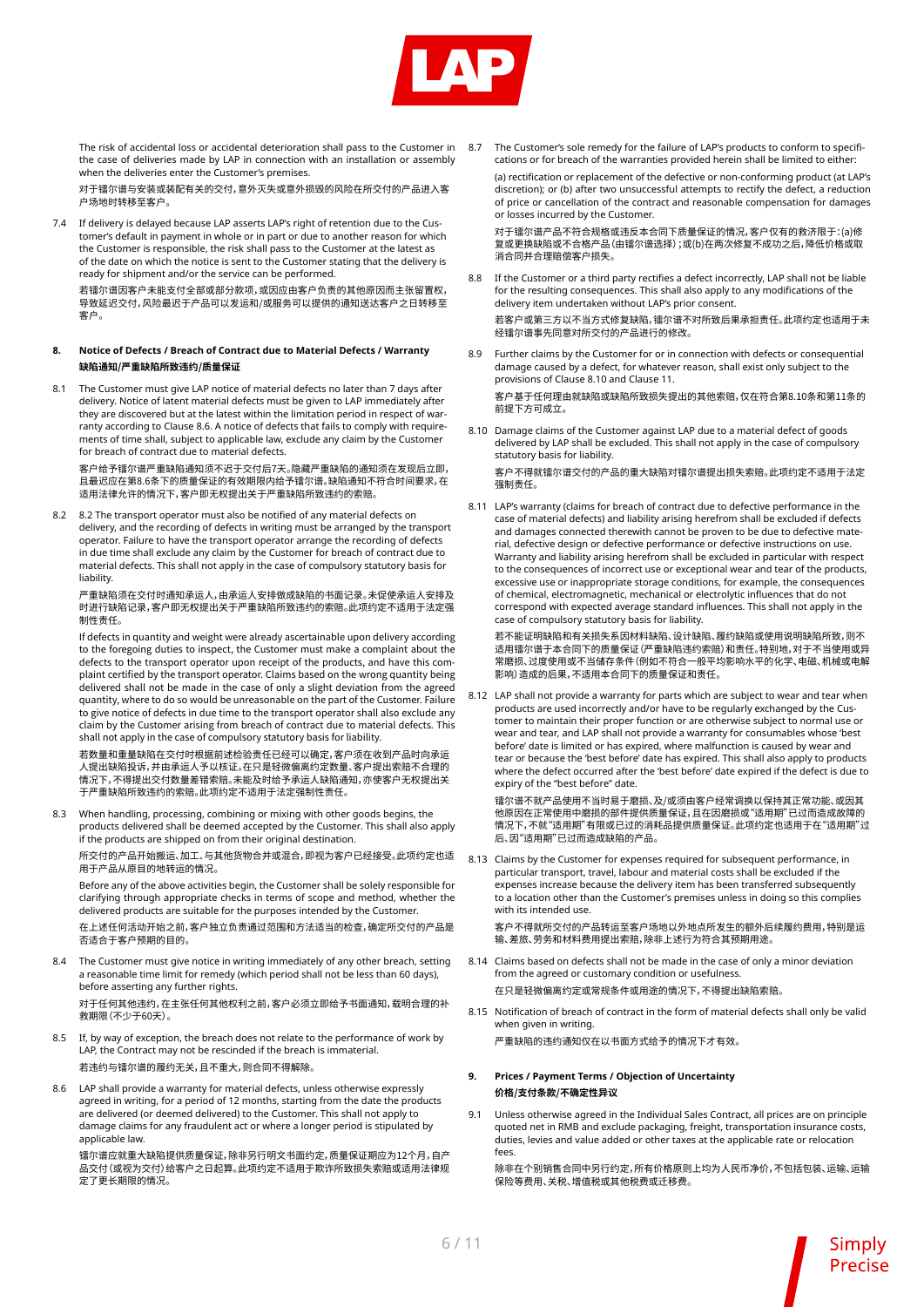

9.2 If LAP has agreed to perform the installation or assembly and unless otherwise agreed, the Customer shall bear, apart from the agreed remuneration, all necessary ancillary costs such as travel expenses, costs for transporting hand tools and personal luggage and daily allowances.

若镭尔谱同意履行安装或装配,则除非另行约定,除约定报酬外,客户还须承担所有必要相 关费用,如差旅费、工具和人员行李运输费及人员每日津贴。

9.3 Services that are not an integral part of the agreed scope of delivery shall be charged, unless otherwise agreed, on the basis of LAP's respectively valid general price lists.

除非另行约定,不属于约定交付范围组成部分的服务,将按镭尔谱当时有效的一般价目表收 费。

9.4 LAP can, at LAP's reasonable discretion, increase the remuneration payable unilaterally and reasonably where material procurement costs, wage and ancillary wage costs as well as energy costs and costs due to environmental charges are increased, if more than 3 months elapses between conclusion of the contract and delivery.

合同订立和交付之间的时间间隔超过3个月,在材料采购成本、工资和工资相关成本、能源成 本及环境变化所致成本提高的情况下,镭尔谱可以单方面合理决定提高报酬。

9.5 If, according to the Contract, LAP should bear the freight charges by way of exception, the Customer shall bear any additional costs arising from increases in freight rates after the Contract was concluded.

若根据合同由镭尔谱例外承担运费,则因合同订立之后运价提高所致的额外费用由客户承 担。

9.6 Unless otherwise agreed, LAP's invoices shall be paid before the delivery of products is arranged, without deduction of any kind. 除非另行约定,镭尔谱的账单应在安排产品交付之前支付,且不带任何扣除。

If the Customer fails to make payment, the Customer shall be in default, also without notice, within 31 calendar days of receipt of the invoice in the case of an obligation to dispatch and in the case of an obligation to be performed at the place of business of the recipient, and within 31 calendar days after the Customer's receipt of LAP's notice that the goods are ready for delivery. 若客户未能在收到账单后31个日历日内(对于发货义务和在收货方营业地点履行的义务), 及在收到镭尔谱关于货物可以交付的通知后31个日历日内付款,则不经通知,构成客户违 约。

9.8 Once in default, default interest shall be charged at the rate of 2% per month or the maximum rate allowed by law, whichever is lower, from the due date up to the date of actual payment (before as well as after judgment). LAP reserves the right to claim damages in excess of this.

一旦违约,将按每月2%的利率或法律允许的最高利率(以较低者为准)收取违约利息,从到 期日起算至实际支付日(不论在判决前后)为止。镭尔谱保留追索超出上述标准的损失的权 利。

- 9.9 The date payment is received by LAP or credited to LAP's account at the place of payment specified by LAP shall be deemed the payment date. 镭尔谱收到付款之日,或付款记存镭尔谱指定付款地点的镭尔谱账户之日,视为付款日。
- 9.10 The Customer's default in payment shall cause all claims for payment under the business relationship with the Customer to become due immediately. Regardless of any agreements to defer payments, agreements on the term of bills of exchange or payment by instalment, in such event all the Customer's liabilities due to LAP shall become due for payment immediately.

客户付款违约,将致使与客户的业务关系下的所有付款请求立即到期。在这样的情况下,不 论有何延迟付款协议、汇票期限协议或分期付款协议,客户对镭尔谱的所有债务立即到期。

- 9.11 If payment terms are not met or circumstances known or recognisable that, in LAP's proper commercial judgment, give rise to doubt about the Customer's creditworthiness, also including such facts that existed when the contract was concluded but which were unknown to LAP or could not have been known to us, LAP has the right, without prejudice to LAP's other rights and remedies in such cases, to cease further work on current orders or delivery, and to request advance payments or the provision of appropriate, customary securities, e.g. in the form of a bank guarantee issued by a bank acceptable to us, for deliveries still outstanding, and, after expiry of a reasonable period of time to provide such securities is unsuccessful, to rescind the contract, irrespective of other rights. The Customer shall be obliged to reimburse LAP for all damages incurred by the non-performance of the contract. 若付款条款未得以履行,或有镭尔谱根据其适当商业判断认为可使客户信用产生疑问的情 况,包括在合同订立时即已存在但镭尔谱不知道或不可能知道的事实,
- 9.12 The Customer shall have a right of retention or right of set-off only with respect to those counter-claims that are not disputed or have been awarded by final judgment.

 客户仅就没有异议或获得最终判决支持的反请求享有留置权或抵消权。

9.13 The Customer can only exercise a right of retention if its counter-claim relates to the same contractual relationship.

 客户仅可就其在同一合同关系下的反诉行使留置权。

LAP shall only accept bills of exchange offered as an exception by way of express agreement in writing. LAP shall make discount charges from the due date of the invoice until the maturity date of the bill of exchange as well as charge costs for the bill of exchange. The customer must bear interest and the costs for the discounting or redemption of bills of exchange. With regard to bills of exchange and cheques, the date of their redemption shall be deemed the payment date. In the event of LAP's bank refusing to discount a bill of exchange or in the event of reasonable doubt that a bill of exchange shall be discounted during the term of the bill of exchange, LAP shall be entitled to request immediate payment in cash while the bill of exchange is taken back.

镭尔谱仅接受作为例外以明文书面协议形式提供的汇票。镭尔谱将从账单到期日起至汇票 到期日为止收取折现费,并收取汇票处理费。客户承担汇票折现或兑现的利息和成本。对于 汇票和支票,其兑现日视为付款日。若镭尔谱的银行拒绝对汇票予以折现,或汇票在其期限 内折现存在合理疑问,镭尔谱有权要求退回汇票、立即以现金付款。

9.14 If the Customer fails to return bank guarantees and/or guarantees received from LAP in due time, the customer shall reimburse LAP for all costs and charges incurred by LAP as a result as of the date of default in returning the guarantees until all our claims under the business relationship with the customer, including claims arising in the future from contracts concluded at a later date, are paid. This shall also apply to any balance in our favour when any or all claims by LAP are incorporated in a current account and the balance has been established.

若客户未能及时退回镭尔谱的银行保函,客户应向镭尔谱赔偿其从应当退还保函之日起至 镭尔谱在与客户的业务关系下的所有费用,包括今后订立的合同下的未来债权,得以清偿为 止,而所发生的所有费用。此项约定也适用于镭尔谱的任何任何及所有债权并入往来账户之 后所确定的以镭尔谱为受益人的任何余额。

#### **10. Retention of title / Right of lien 所有权保留/留置权**

10.1 No matter what delivery term is agreed in the Individual Sales Contract, LAP retain title to all equipment and goods LAP delivers (hereinafter referred to collectively as ("goods subject to retention of title") until all LAP's claims under the business relationship with the Customer, including claims arising in the future from contracts concluded at a later date, are paid. This shall also apply to any balance in LAP's favor when any or all claims by LAP are incorporated in a current account and the balance has been established.

除非镭尔谱与客户在业务关系下的所有债务(包括由于日后订立的合同在将来产生的债务) 均已支付,无论交付条款在个别销售合同中如何约定,镭尔谱对其交付的所有设备和货物保 留所有权(合称"受所有权保留限制的货物")。这也适用于当镭尔谱的任何或所有债权并入 往来账户并产生余额、以镭尔谱为受益人的任何结存款。

- 10.2 The Customer must insure the goods subject to retention of title adequately, in particular against fire and theft. Claims against the insurance arising from a case of damage relating to goods subject to retention of title shall be and are hereby assigned to LAP to the full value of the goods subject to retention of title. 客户必须为受所有权保留限制的货物提供充分保险,尤其是对火灾和盗窃。有关受所有权保 留限制的货物的损坏而产生的保险索赔应在此向镭尔谱转让受所有权保留限制的货物的全 部价值。
- 10.3 The Customer is authorised to resell the delivered products in the normal course of business. The Customer is not permitted to make other disposals, especially pledging or granting of equitable lien. If the goods subject to retention of title are not paid for immediately by third party buyers when resold, the Customer shall be obliged to resell under retention of title only. Authorisation to resell the goods subject to retention of title shall not apply a priori if the Customer suspends payment or defaults in payment to us.

客户被授权在正常业务过程中转售交付的产品。不允许客户进行其他处置,尤其是质押或授 予等值的留置权。当转售时,如果第三方买家未立刻对受所有权保留限制的货物付款,客户 有义务仅可按照所有权保留转售。如果客户暂停向镭尔谱付款或付款违约,转售受所有权保 留限制的货物的授权不适用。

10.4 The Customer hereby assigns to LAP all claims including securities and ancillary rights that accrue against the end user or third parties from or in connection with the resale of goods subject to retention of title. The Customer may not reach an agreement with its purchasers that excludes or impairs LAP's rights in any way or nullifies the claim's assignment in advance. When the goods subject to retention of title are sold with other items, the claim against third party buyers amounting to the delivery price agreed between LAP and the Customer shall be deemed assigned unless the amounts applicable to the individual goods can be determined from the invoice

客户在此向镭尔谱转让所有债权,包括来自转售受所有权保留限制的货物或与之有关的对 最终用户或第三方的累计担保和附属权利。客户不得与其买家达成以任何方式排除或损害 镭尔谱权利或事先废除债权转让的协议。当受所有权保留限制的货物与其他货物一同出售 时,向第三方买家索偿的镭尔谱和客户同意的交付价格款项应视为已转让,除非适用于个别 货物的款项可以通过发票确定。

10.5 The Customer shall be entitled to collect claims assigned to LAP until revoked by LAP, such revoca-tion to be made at LAP's discretion at any time and from time to time. At LAP's request, the Customer shall be obliged to give LAP the information and documents in full required to collect assigned claims, and unless LAP does so, notify its buyers immediately of the assignment.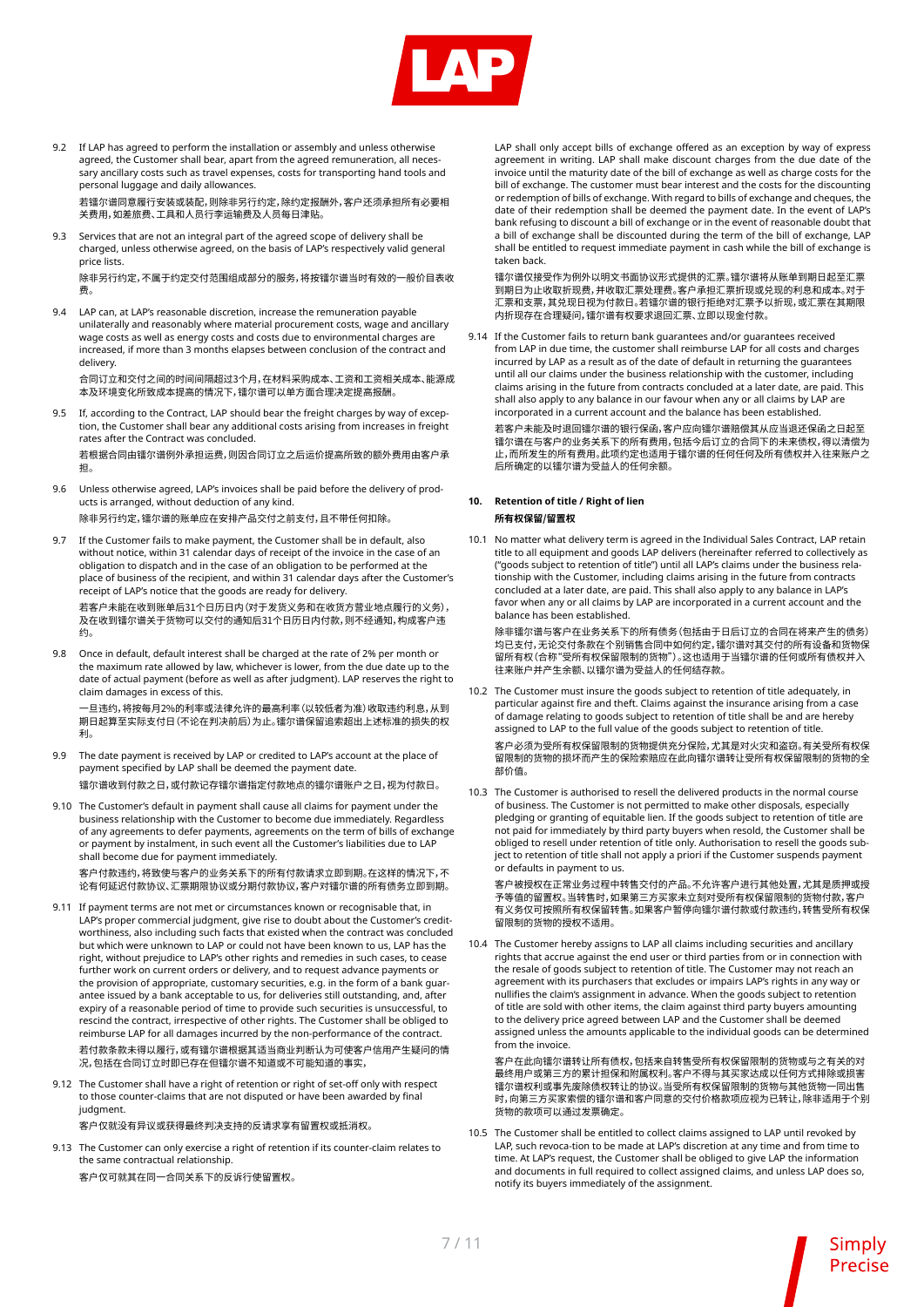

客户有权收取转让给镭尔谱的债权,直到镭尔谱撤销为止,镭尔谱可以在任何时候及不时酌 情决定该撤销。经镭尔谱要求,客户有义务向镭尔谱提供收取所转让的债权所需的全部信息 和文件,且除非镭尔谱已这么做,立刻通知其买家该转让。

- 10.6 If the Customer incorporates claims from the resale of goods subject to retention of title in a current account relationship with its buyers, the Customer shall assign to LAP any recognised closing balance in its favour in the amount which corresponds to the total amount of the claim from the resale of LAP's goods subject to retention of title, such claim being transferred to the current account relationship. 如果客户将来自转售受所有权保留限制的货物的债权并入与其买家的往来账户关系,客户 应以镭尔谱为受益人向其转让对应于来自转售镭尔谱的受所有权保留限制的货物的债权款 项的任何受认可的期末结余,该债权被转入往来账户关系。
- 10.7 The Customer must notify LAP immediately if the Customer has already assigned claims to third parties from the resale of products delivered or to be delivered by us, especially due to real or unreal factoring arrangements, or other agreements which can impair LAP's current or future security interests according to Clause 10. In the case of unreal factoring, LAP shall be authorised to rescind the contract and request the products already delivered to be handed over. This shall also apply to real factoring if, according to the contract with the factor, the Customer is not free to dispose of the purchase price of the claim.

如果客户已向第三方转让由转售镭尔谱交付或将交付的产品产生的债权,尤其是由于真实 或非真实保理安排,或根据第10条可能损害镭尔谱当前或将来担保利益的其他安排,客户 必须立刻通知镭尔谱。在非真实保理情况下,应授权镭尔谱取消合同并要求移交已交付的产 品。如果根据合同要素,客户不能自由处置债权的购买价格,这也将适用真实保理情况。

10.8 In the event of the Customer's breach of the contract, especially in the case of default in payment, LAP shall be authorised, after rescinding the contract, to take back all goods subject to retention of title. The Customer shall be obliged in this case to hand over the goods subject to retention of title automatically. LAP may at any time during normal business hours enter the Customer's business premises to determine the stock of the goods delivered by us. Taking back the goods subject to retention of title shall only amount to a rescission of the contract if LAP expressly states this in writing or this is prescribed by applicable law. The Customer must notify LAP immediately in writing of any third-party access to goods subject to retention of title or any claim assigned to us.

如果客户违反合同,尤其是在付款违约的情况下,在解除合同后,应授权镭尔谱取回所有受 所有权保留限制的货物。在此情况下,客户有义务自动移交受所有权保留限制的货物。镭尔 谱可以在正常营业时间内的任何时候进入客户的营业场所确定镭尔谱交付的货物的库存。 知为以上生形出生物的"能"上为"水定公司",均由主物的就是猛热力。<br>如果镭尔谱以书面形式明文规定或适用法律规定,取回受所有权保留限制的货物应仅限于 解除合同的款项。客户应将任何第三方取得的受所有权保留限制的货物或转让给镭尔谱的 任何债权立刻书面通知镭尔谱。

10.9 If the value of securities existing for LAP according to the foregoing provisions exceeds the secured claims as a whole by more than 20%, LAP may at LAP's option release part of the securities.

如果根据以上条款镭尔谱的现有担保价值超过所有担保债务20%以上,镭尔谱可以选择解 除部分担保。

10.10 LAP handles and processes the goods subject to retention of title as manufacturers without obligation on LAP's part. If the goods subject to retention of title are processed or connected inseparably with other items that do not belong to us, LAP shall acquire co-ownership in the new article in the ratio of the invoice value for LAP's goods to the invoice values for the other processed or connected items. If LAP's goods are connected with other movable items into an article that is deemed the principal article, the Customer shall immediately assign co-ownership thereof to LAP in the same ratio. The Customer shall hold such ownership or co-ownership free of charge in trust on LAP's behalf. Rights of co-ownership accordingly arising shall be deemed goods subject to retention of title. The Customer shall be obliged at any time at LAP's request to provide LAP with the information required to assert LAP's ownership or co-ownership rights.

镭尔谱没有义务作为制造商办理和处理受所有权保留限制的货物。如果受所有权保留限制 的货物与其他不属于镭尔谱的货物一起处理或密不可分地连接,镭尔谱应按照镭尔谱货物 的发票金额占其他处理或连接的货物的发票金额的比例获取新制品中的共同所有权。如果 镭尔谱货物与其他可移动物品连接成一个制品,并且该制品被视为主制品,客户应立刻以同 样比例向镭尔谱转让其中的共同所有权。客户应免费代表镭尔谱持有或共同持有该所有权。 因此而产生的共同所有权的权利应被视为受所有权保留限制的货物。经镭尔谱要求,客户有 义务在任何时候向镭尔谱提供确认镭尔谱的所有权或共同所有权所需的信息。

#### **11. Exclusion / Limitation of Liability 排除/责任范围**

11.1 LAP shall not be liable for any claims by the Customer for damages or reimbursement of expenses, for whatever legal reason, whether in contract, tort or otherwise (including negligence or breach of statutory duty).

镭尔谱不对客户就损害或报销费用的任何索偿承担责任,无论基于任何法律原因,无论是合 同、侵权或其他(包括疏忽或违反法定职责)。

11.2 The above exclusion of liability shall not apply if statutory liability is obligatory, and in the case of intentional or grossly negligent breach by LAP and intentional or grossly negligent breach by LAP's representatives or agents; or in the event of injury to life, limb or health, also caused by LAP's representatives or agents.

如果法定责任是强制的,及在镭尔谱故意或重大过失违约,镭尔谱的代表或代理故意或重大 过失违约的情况下;或伤害生命、肢体或健康也由于镭尔谱的代表或代理所致的情况下,上 述责任排除不适用。

11.3 Any further liability shall be excluded and without derogating from the generality of the foregoing, LAP shall not under any circumstance be liable to anyone for indirect, incidental, special, consequential, punitive or exemplary damages of any kind, including, but not limited to, any lost profits, goodwill, business and/or savings, however caused, whether for breach or repudiation of contract, tort, breach of warranty, negligence, or otherwise, whether or not LAP was advised of the possibility of such loss or damages.

任何进一步的责任将被排除,且无损于上述一般性概述,镭尔谱在任何情况下不就任何形式 的间接性、偶发性、特殊性、继发性、惩罚性或示例性损害对任何人承担责任,包括但不限于 任何利润损失、商誉、业务和/或存款,无论是否由于违反或否认合同、侵权、违反担保、疏忽 或其他所致,无论镭尔谱是否被告知该损失或损害的可能性。

11.4 Exclusion and limitation of liability according to Clause 11.1 to 11.4 above and Clause 11.6 below shall apply to the same extent for the benefit of LAP's employees and agents as well as LAP's sub-contractors. 根据上述第11.1至11.4条的排除和责任范围及下述第11.6条在同样程度上应适用于镭尔谱 员工和代理及镭尔谱分包商的利益。

11.5 Claims by the Customer for damages may only be asserted within a period of two years from the date that the right to claim damages accrues. 客户的损害索偿仅可在索偿损害权利产生之日起的两年期限内提出。

11.6 There is no connection between the reversal of the burden of proof and the foregoing stipulations. 举证责任倒置和上述规定间没有关系。

**12. Dispute Resolution/ Governing Law 争议解决/适用法律**

- 12.1 Any disputes, differences or questions arising out of or in connection with this Contract shall, at first instance, be resolved through friendly negotiations. 因本合同而产生或与本合同有关的任何争议、分歧或问题应通过友好协商解决。
- 12.2 Any dispute arising from or in connection with this Contract shall be submitted to the Shanghai International Arbitration Center ("SHIAC") for arbitration which shall be conducted in accordance with the SHIAC's arbitration rules in effect at the time of applying for arbitration. The number of arbitrators shall be three (3) ("Tribunal"). The Parties shall each appoint one (1) arbitrator and the third arbitrator, who shall act as the presiding arbitrator, shall be jointly appointed by the Parties within fifteen (15) days from the date of the respondent's receipt of the notice of arbitration, failing which the third arbitrator shall be appointed by the chairman of SHIAC.

因本合同而产生或与本合同有关的任何争议应提交上海国际仲裁中心("SHIAC")按照申请 仲裁时有效的仲裁中心的仲裁规则进行仲裁。仲裁员的人数为三(3)名("仲裁庭")。双方各 委任一(1)名仲裁员,第三名仲裁员将担任首席仲裁员,由双方在答辩方收到仲裁通知之日 的十五(15)天内委任,否则第三名仲裁员由SHIAC主席委任。

12.3 The place of arbitration shall be Shanghai. The arbitration language shall be Chinese. All the arbitration awards may be enforced by a court having jurisdiction on the same way as judgments of such court are enforced. The costs of arbitration shall be borne by the dispute Parties as determined by the arbitration tribunal in the award. The Parties hereby agree that any notice in the process of such arbitration shall be deemed as sufficiently and effectively served if delivered to the addresses set out in this Contract (or such other address duly provided by the receiving Party to the other Party).

仲裁地点为上海。仲裁语言为中文。所有仲裁裁决可以由有管辖权的法院以执行该法院判决 同样方式强制执行。仲裁费用由争议双方按照仲裁庭在仲裁裁决中的裁定承担。双方在此同 意,仲裁过程中的任何通知,只要交付本合同所载的地址(或接受方正式提供给对方的其他 地址)即视为充分有效送达。

12.4 This Contract shall be governed by and construed in accordance with the laws of PRC, without regard to principles of conflict of laws and in particular to the exclusion of the UN Convention on Contracts for the International Sale of Goods (CISG). 本合同适用中国法律并依据中国法律解释,但不适用其法律冲突原则,尤其是不包括联合国 合同公约的国际货物销售(CISG)。

#### **13. Property rights**

#### **产权**

13.1 Unless otherwise agreed, LAP shall be obliged only to deliver goods in the PRC that are exempt from third-party intellectual property rights and copyrights. If a third party raises justified claims on account of infringement of intellectual property rights by products delivered by LAP to the Customer, LAP shall be liable to the Customer within the time limit specified in Clause 8.6. as follows: 除非另行约定,镭尔谱仅有义务在豁免第三方知识产权和版权的中国境内交付货物。如果第 三方就镭尔谱交付客户的产品提出有关侵犯知识产权的合理索偿,镭尔谱将在第8.6条指定 的时限内对客户承担如下责任: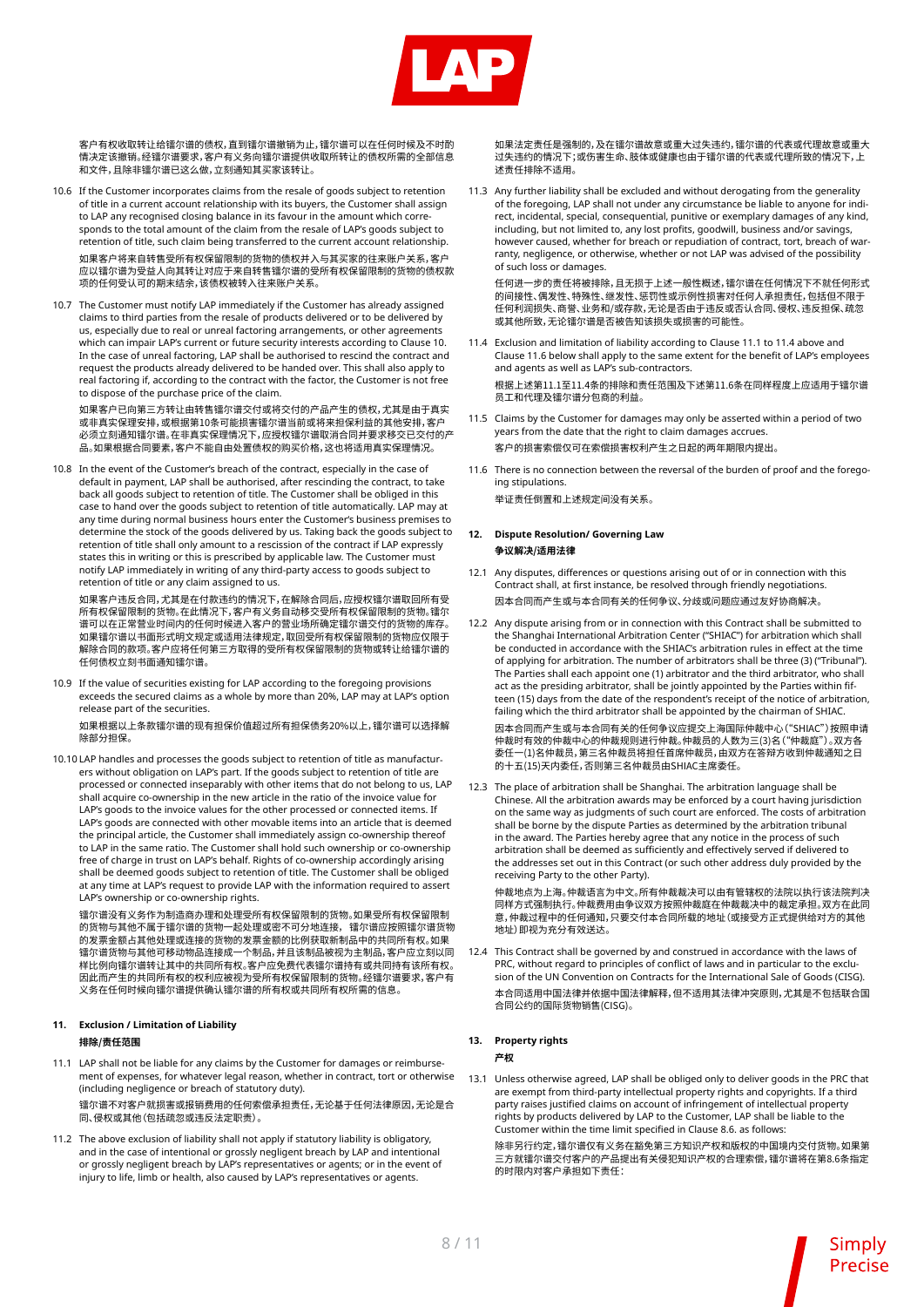

(a) LAP shall first at its option try to obtain a right of use at LAP's expense for the deliveries in question or change the delivery item while complying with the characteristics agreed under the contract so that the intellectual property right is not infringed, or exchange the deliveries. If LAP cannot do so on reasonable conditions, the Customer shall be entitled to its legal rights which shall be defined on the basis of this Contract.

 镭尔谱应首先自行选择尽力就有疑问的交付的货物获得使用权,费用由镭尔谱承担, 或在符合合同约定的规格的情况下,更换交付的货物,从而不会侵犯知识产权或交换 交付的货物。如果镭尔谱不能在合理的情况下这样做,客户应享有在本合同基础上定 义的合法权利。

(b) The Customer shall, in the event of infringement of intellectual property rights by LAP's delivery items, only be entitled to rights if it gives LAP written notification immediately about the claims asserted by third parties, does not admit any infringement and all defensive measures and settlement negotiations to avert the claims are reserved for us.

 当镭尔谱交付的货物侵犯知识产权时,只有当客户立刻给予镭尔谱有关第三方主张索 赔的书面通知,不承认任何侵权,且将避免索偿的所有抗辩手段和和解谈判保留给镭 尔谱处理,客户方可享有权利。

 If the Customer stops using the products for the purposes of minimising or mitigating damage or other good cause, the Customer shall be obliged to advise the third party that cessation of use is not deemed to be an acknowledgement of an intellectual property right infringement.

如果客户为了最大限度减少或减轻损害或其他正当理而停止使用产品,客户有义务告知第 三方,停止使用产品不得被视为对侵犯知识产权的确认。

If an appeal is filed by third parties against the Customer for infringement of intellectual property rights resulting from the use of products delivered by us, the Customer undertakes to notify LAP immediately in writing and give LAP the opportunity to participate in any legal dispute. The customer must support LAP in every way in conducting such a legal dispute. The customer must not take any action which could impair LAP's legal position.

如果第三方对客户提起的侵犯知识产权的上诉是由于使用镭尔谱交付的产品所致,客户承 诺立刻书面通知镭尔谱,并让镭尔谱有机会参与任何法律纠纷。客户必须在进行此类法律纠 纷时以各种方式支持镭尔谱。客户不得采取可能有损镭尔谱法律权利的任何行动。

13.2 The Customer shall have no claims if it is responsible for infringement of an intellectual property right. The Customer shall also have no claims if the infringement of the intellectual property right is due to the Customer's special instructions, an application which LAP could not foresee or the fact that the products are modified by the Customer or used with products LAP did not deliver.

如果客户对侵犯知识产权承担责任,其不得提出任何索偿,如果侵犯知识产权是由于客户的 特殊指示,镭尔谱不可预见的应用或产品经客户修改的事实或与非镭尔谱交付的产品一同 使用,客户也不得提出任何索偿。

#### **14. Export Control / Product Approval 出口管制/产品批文**

14.1 14.1 In the absence of any other contractual agreements with the Customer, the delivered goods are intended for placement on the market for the first time within PRC (first country of delivery).

如果与客户没有任何其他合同协议,交付的货物有意在中国(第一交付的国家)首次投放市 场。

14.2 The export of certain goods may be subject to approval from the relevant authorities (e.g. because of their nature or intended purpose or final destination). The customer itself is obliged to comply strictly with all relevant export regulations and embargos for these goods.

某些货物的出口可能有待相关主管机构的批准(例如,由于其性质或预期用途或最终目的 地)。客户有义务严格遵守货物的所有相关出口规定和禁运措施。

Furthermore, the Customer shall be obliged, if the goods are transferred to a country which is different country than the first country of delivery agreed with us, to obtain the required national product approvals or product registrations and to ensure that the specifications set out in the applicable laws of the country in question regarding the provision of user information in the national language are complied with.

此外,如果货物转运去的国家与同镭尔谱约定的第一交付的国家不同,客户应有义务获取所 需的国家产品批文或产品登记,并确保遵守该国适用法律所载的规范中有关用户信息为官 方语言的规定。

- 14.3 The customer shall in particular check and ensure that:
	- 客户应特别检查并确保:
	- (a) the goods delivered are not intended for are not intended for use in armaments, nuclear facilities or weapon technology;
		- 交付的货物不会用于军备、核设施或武器技术;
	- (b) no companies or persons specified on the US Denied Persons List (DPL) are supplied with original US goods, US software and US technology; 不得向美国禁止名单中指定的公司或个人提供原装美国货物、美国软件及美国技术;
	- (c) no companies or persons specified on the US Warning List, US Entity List or US Specially Designated Nationals List are supplied with US certificates of origin without relevant approval;

 没有相关批准,不得向美国警告名单、美国实体名单或美国特别指定国民名单中指定 的公司或个人提供美国原产地证明;

(d) no companies or persons are supplied who are specified on the List of Specially Designated Terrorists, Foreign Terrorist Organizations, Specially Designated Global Terrorists or the EU Terror List;

 不得向特别指定的恐怖分子名单、外国恐怖组织、特别指定的全球恐怖分子或欧盟恐 怖分子名单中指定的公司或个人供应;

- (e) no military recipients are supplied with the products delivered by us; 镭尔谱交付的产品不得供应给军事收件人;
- (f) no recipients are supplied that violate other export control regulations; 不得向违反其他出口管制条例的收件人供应;
- (g) all notices, orders and regulations of the competent authorities of the respective country of origin of the delivery are complied with. 遵守交付的各原产国的主管机构的所有通知、命令和规则。
- 14.4 Goods delivered by LAP may only be accessed and used if the above-mentioned checks and assurances have been carried out and complied with. Otherwise LAP shall not be obliged to perform any of LAP's obligations hereunder.

只有已进行且遵守上述检查和保证方可获取和使用镭尔谱交付的货物。否则, 镭尔谱无义务 履行镭尔谱在本合同下的任何义务。

- 14.5 Where goods delivered by LAP are passed on to third parties, the Customer undertakes to oblige such third parties in the same way as specified in Clause 14.1-14.6, and to notify them of the need to comply with these provisions. 如果镭尔谱交付的货物被转交第三方,客户承诺将按照第14.1-14.6条指定的同样方式责成 该第三方并通知他们必须遵守这些规定。
- 14.6 The Customer shall indemnity LAP against all damages resulting from breach of the foregoing duties set out in Clause 14.1 – 14.5. 客户应赔偿镭尔谱由于其违反第14.1-14.5条所载的职责而造成的所有损害。

**15. Insolvency Proceedings / Incoterms / Written Form / Severability Clause 破产程序/国贸条规/书面形式/可分割条款**

- 15.1 If the Customer (i) becomes bankrupt or insolvent, (ii) makes an assignment or composition for the benefit or of creditors, (iii) becomes subject to an administrative order, (iv) an encumbrances takes possession of, or a receiver is appointed in respect of, any of its assets, or (v) the Customer's suspension of payment which is not due to rights of retention or other rights under this Contract, shall entitle LAP to rescind the contract at any time or make delivery of the delivery item or LAP's service dependent on the prior fulfillment of the payment obligation. If the delivery item was already delivered, the consideration shall be due immediately in the above-mentioned cases. LAP is also entitled to reclaim the delivery item in the above-mentioned cases and to retain them until the purchase price is paid in full. 如果客户(i)破产或资不抵债,(ii)为债权人的利益转让或和解,(iii)成为行政命令的主体,(iv) 对其任何资产设立负担或指定接管人,或(v)客户暂停付款不是由于本合同下的保留权力或 其他权力,镭尔谱有权在任何时候解除合同或交付交付的货物或镭尔谱依照事先满足付款 义务的服务。如果交付的货物已经交付,在上述情况下,款项即刻到期。镭尔谱也有权要求退 还上述案例中交付的货物,并保留至购买价款全额付清。
- 15.2 If trade terms were agreed in writing according to the International Commercial Terms (INCOTERMS), INCOTERMS 2010 shall apply. 如果书面同意根据国际商会国际贸易术语解释通则(INCOTERMS) 的贸易条款,则应适用 INCOTERMS 2010。
- 15.3 All agreements, collateral agreements, assurances and contract amendments shall only be valid when given in writing. Verbal contract amendments or modifications shall be invalid. For the purposes of this Contract, the words "written" and "in writing" include any means of visible reproduction.

所有协议、抵押协议、保证及合同修改,仅以书面形式发出时方有效。口头合同修改或修订均 无效。在本合同中,"书面"包括任何形式的有形复制。

15.4 If any current or future provision of the contract or this Contract is or shall become invalid/void or unenforceable in whole or in part for any reason, this (i) shall not invalidate/void or render unenforceable such provisions in any other jurisdiction; (ii) are hereby waived or amended to the extent necessary to achieve the same economic effect for this Contract to be enforceable in such jurisdiction; and (iii) the rest of this Contract shall remain in full force and effect.

如果合同或本合同的 任何现有或将来的条款因任何原因全部或部分非法/无效或不可强制 执行,(i)该条款在任何其他管辖区不应非法/无效或不可强制执行;(ii)要实现本合同相同经 济效益使之在该管辖区可强制执行的必要范围内免除或修订该条款;(iii)本合同的其他条款 应继续有效。

#### **16. Confidentiality**

 **保密**

16.1 For the purposes of this Contract, "Confidential Information" shall mean (a) all non-public information relating to the business, operations or affairs of a Party (the "Disclosing Party"), including all financial and accounting information, and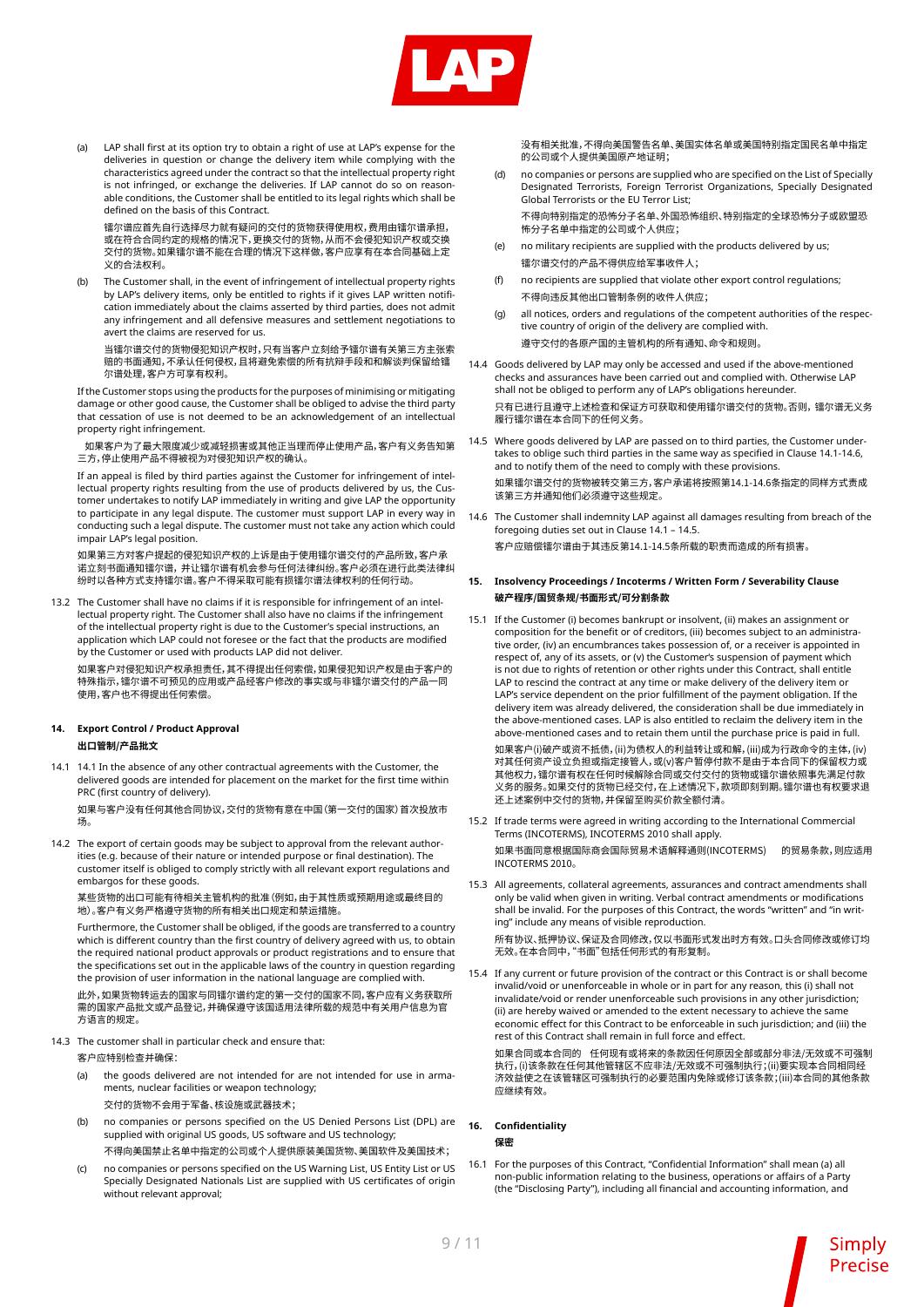

information relating to a Party's customers, clients, suppliers, plans and market opportunities, made available to the other Party (the "Receiving Party") at any time, and (b) all technical information, data, know-how, operating procedures, trade secrets, marketing information, software, and any other information provided by or on behalf of the Disclosing Party to the Receiving Party.

在本合同中,"保密信息"系指(a)与一方("披露方")的业务、运营或事务有关的所有非公开 信息,包括在任何时候提供给对方("接受方")的所有财务和会计资料,及有关一方客户、顾 客、供应商、计划及市场机会的信息,及(b) 披露方或代表披露方提供给接受方的所有的技术 信息、数据、技术诀窍、操作程序、商业秘密、市场营销信息、软件及其他信息。

16.2 Except as expressly permitted in this Contract, the Receiving Party shall, not disclose or make available, or cause to be disclosed or made available, the Disclosing Party's Confidential Information to any third parties and agrees to protect and keep the Disclosing Party's Confidential Information confidential with the same degree of precaution and safeguards utilized in treating its own confidential information of like importance.

除非本合同明确允许,接受方不得向任何第三方披露、提供披露方的保密信息,或使保密信 息被披露或提供,且同意对披露方的保密信息保密,采用与对待自己的保密信息同样重要的 相同级别的预防和保障措施。

## **17. Bank Account and Invoice**

#### **银行账户和发票**

17.1 LAP's bank account details are set out below: 镭尔谱的银行账户明细如下:

> Name: LAP Laser Applications China Co., Ltd. 名称:镭尔谱激光应用技术(上海)有限公司

Bank: Bank of Communications, Shanghai Dongfang Road Sub-branch 银行:交通银行上海东方路支行

Bank account: 310066658018010082057 银行账号:310066658018010082057

17.2 Information of VAT Special Invoice of the Customer is set out below: 客户增值税专用发票信息:

| Name:                                                                                                                          |  |  |  |  |  |
|--------------------------------------------------------------------------------------------------------------------------------|--|--|--|--|--|
| 姓名:                                                                                                                            |  |  |  |  |  |
|                                                                                                                                |  |  |  |  |  |
| Address:                                                                                                                       |  |  |  |  |  |
| 地址:                                                                                                                            |  |  |  |  |  |
|                                                                                                                                |  |  |  |  |  |
| Telephone:                                                                                                                     |  |  |  |  |  |
| 电话:                                                                                                                            |  |  |  |  |  |
|                                                                                                                                |  |  |  |  |  |
| Taxpayer' s registration number:                                                                                               |  |  |  |  |  |
| 纳税人登记号:                                                                                                                        |  |  |  |  |  |
|                                                                                                                                |  |  |  |  |  |
| Bank:                                                                                                                          |  |  |  |  |  |
| 银行:                                                                                                                            |  |  |  |  |  |
|                                                                                                                                |  |  |  |  |  |
| Bank account:                                                                                                                  |  |  |  |  |  |
| 银行账号:                                                                                                                          |  |  |  |  |  |
| 17.3 The Parties shall notify the other party in writing of any change on the above<br>account information in a timely manner. |  |  |  |  |  |

双方应及时以书面形式通知对方上述账户信息的任何变更。

17.4 LAP shall provide the VAT invoice (Fa Piao) within two weeks after the payment has been duly made by the Customer. 镭尔谱应在客户付款后的两周内提供增值税发票。

## **18. Notice**

18.1 Any notice or other communication given or to be given pursuant to this Contract shall be in writing sent or delivered to the recipient at the address set out below or such other address as the addressee may by three days' prior written notice specify to the other Party:

按照本合同发出或收到的任何通知或其他沟通应以书面形式发出或交付至下述地址的收件 人或收件人以三天事先书面通知向对方发出的其他地址:

#### **to LAP / 致镭尔谱:**

|      |                                                                                                                                                                                                                        | , *********                                                                                                                                                                                                                                                                                                                                                                                                                                                                                 |  |  |  |  |  |
|------|------------------------------------------------------------------------------------------------------------------------------------------------------------------------------------------------------------------------|---------------------------------------------------------------------------------------------------------------------------------------------------------------------------------------------------------------------------------------------------------------------------------------------------------------------------------------------------------------------------------------------------------------------------------------------------------------------------------------------|--|--|--|--|--|
|      | Address:                                                                                                                                                                                                               | East Area 4/F, Building 10,<br>Lujiazui Software Park,<br>No. 61 Lane 91 E-shan Rd.,<br>Pudong New District,<br>Shanghai                                                                                                                                                                                                                                                                                                                                                                    |  |  |  |  |  |
|      | 地址:                                                                                                                                                                                                                    | 上海浦东新区峨山路91弄<br>61号陆家嘴软件园10号楼<br>东区4楼                                                                                                                                                                                                                                                                                                                                                                                                                                                       |  |  |  |  |  |
|      | Telephone / 电话:                                                                                                                                                                                                        |                                                                                                                                                                                                                                                                                                                                                                                                                                                                                             |  |  |  |  |  |
|      |                                                                                                                                                                                                                        | For the attention of / 收件人:                                                                                                                                                                                                                                                                                                                                                                                                                                                                 |  |  |  |  |  |
|      | to the Customer / 致客户:                                                                                                                                                                                                 |                                                                                                                                                                                                                                                                                                                                                                                                                                                                                             |  |  |  |  |  |
|      | Address / 地址:                                                                                                                                                                                                          |                                                                                                                                                                                                                                                                                                                                                                                                                                                                                             |  |  |  |  |  |
|      |                                                                                                                                                                                                                        |                                                                                                                                                                                                                                                                                                                                                                                                                                                                                             |  |  |  |  |  |
|      |                                                                                                                                                                                                                        |                                                                                                                                                                                                                                                                                                                                                                                                                                                                                             |  |  |  |  |  |
|      |                                                                                                                                                                                                                        |                                                                                                                                                                                                                                                                                                                                                                                                                                                                                             |  |  |  |  |  |
|      |                                                                                                                                                                                                                        |                                                                                                                                                                                                                                                                                                                                                                                                                                                                                             |  |  |  |  |  |
|      | Telephone / 电话:                                                                                                                                                                                                        |                                                                                                                                                                                                                                                                                                                                                                                                                                                                                             |  |  |  |  |  |
|      |                                                                                                                                                                                                                        | For the attention of/收件人:                                                                                                                                                                                                                                                                                                                                                                                                                                                                   |  |  |  |  |  |
|      | of both Parties.                                                                                                                                                                                                       | 18.2 Both Parties hereto may deliver documents by email upon prior written agreement                                                                                                                                                                                                                                                                                                                                                                                                        |  |  |  |  |  |
|      |                                                                                                                                                                                                                        | 经双方事先书面同意,双方可以通过电邮交付文件。                                                                                                                                                                                                                                                                                                                                                                                                                                                                     |  |  |  |  |  |
| 19.  | <b>Assignment</b>                                                                                                                                                                                                      |                                                                                                                                                                                                                                                                                                                                                                                                                                                                                             |  |  |  |  |  |
|      | 转让                                                                                                                                                                                                                     |                                                                                                                                                                                                                                                                                                                                                                                                                                                                                             |  |  |  |  |  |
|      | This Contract shall be binding on and shall ensure for the benefit of the successors<br>and permitted assigns of the Parties but shall not be assigned by any Party without<br>the written consent of the other Party. |                                                                                                                                                                                                                                                                                                                                                                                                                                                                                             |  |  |  |  |  |
|      | 方不得转让。                                                                                                                                                                                                                 | 本合同的约束力和利益延及双方的继承人和受许可受让人,但是未经对方书面同意,任何一                                                                                                                                                                                                                                                                                                                                                                                                                                                    |  |  |  |  |  |
| 20.  | <b>Term / Termination</b>                                                                                                                                                                                              |                                                                                                                                                                                                                                                                                                                                                                                                                                                                                             |  |  |  |  |  |
|      | 期限/终止                                                                                                                                                                                                                  |                                                                                                                                                                                                                                                                                                                                                                                                                                                                                             |  |  |  |  |  |
| 20.1 |                                                                                                                                                                                                                        | This Agreement shall come into effect on the Effective Date and shall continue<br>in full force and effect for a period of one year. The term of this Agreement will<br>automatically renew for a successive additional period of one (1) year each unless<br>earlier terminated in accordance with this Agreement or either Buyer or Seller<br>gives the other advance written notice of termination no later than sixty (60) days<br>prior to the proposed effective date of termination. |  |  |  |  |  |

本合同自生效日起生效,有效期一年。除非按照本合同提前终止或买方或卖方在拟议终止生 效日前给予对方不少于六十(60)天的事先书面通知,本合同期限将自动连续续期一(1)年。

20.2 This Contract can only be terminated in accordance with the terms expressly stated in this Agreement, unless otherwise agreed between the Parties in writing. 除非双方另行书面同意,本合同仅可按照本合同明文规定的条款终止,